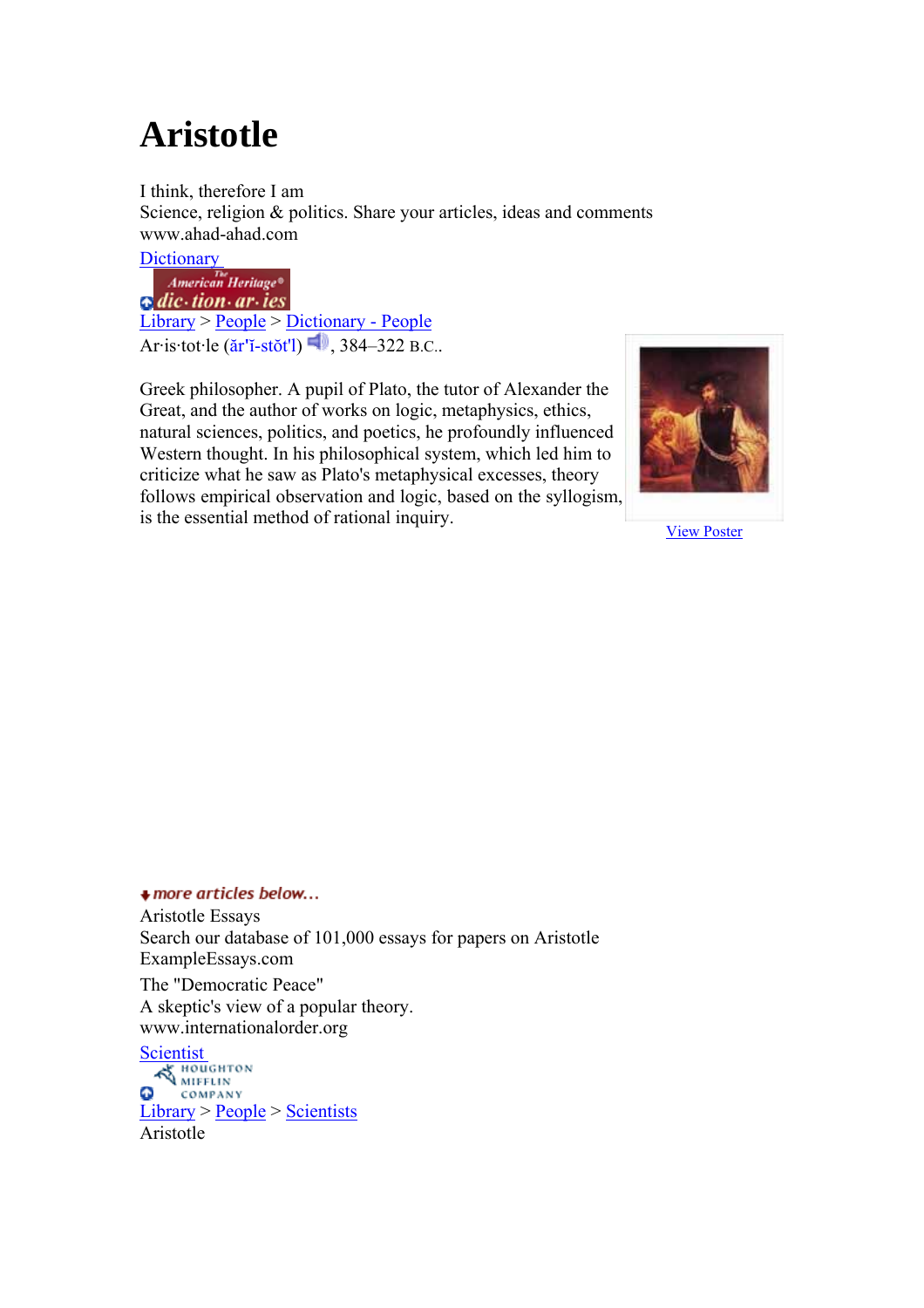[b. Stagira, Macedonia, Greece, 384 BCE, d. Chalcis, Euboea, Greece, 322 BCE]

Influenced by his father, the physician Nicomachus, Aristotle developed an early interest in science. As a student of Plato he formed a love of philosophy and logic. He then became the tutor to Alexander of Macedon (later Alexander the Great). After Alexander became king, Aristotle returned to Athens, where he founded his own school, known formally as the Lyceum and less formally as the Peripatetic ("walking around") school, because students followed their teacher as he walked in the garden. Aristotle is considered the father of biology. Alexander the Great became his patron, funding his work and arranging for Aristotle to receive samples of plants and animals from all corners of the Alexandrian empire. Ancient scholars



Library of Congress Aristotle

*Library of Congress*

attributed as many as 400 treatises to Aristotle, encompassing all knowledge in Antiquity about the universe. About 30 have survived and these are thought to have been compiled by his students.

#### $\bullet$  more articles below...

Your Spiritual Revolution Read the Book that is Changing the World. Now a Free PDF Download. www.navigatorhandbook.com

Philosophy test

6 questions designed to test your philosophical potential www.philosophypathways.com

Britannica<br>Britannica CONCISE ENCYCLOPEDIA [Library](http://www.answers.com/main/what_content.jsp) > [Reference](http://www.answers.com/main/reference.jsp) > [Britannica Concise](http://www.answers.com/library/Britannica+Concise-cid-1741725583)  Aristotle



(click to enlarge) Aristotle, marble bust with a restored nose, Roman copy of a Greek original, last quarter of the … (credit: Courtesy of the Kunsthistorisches Museum, Vienna)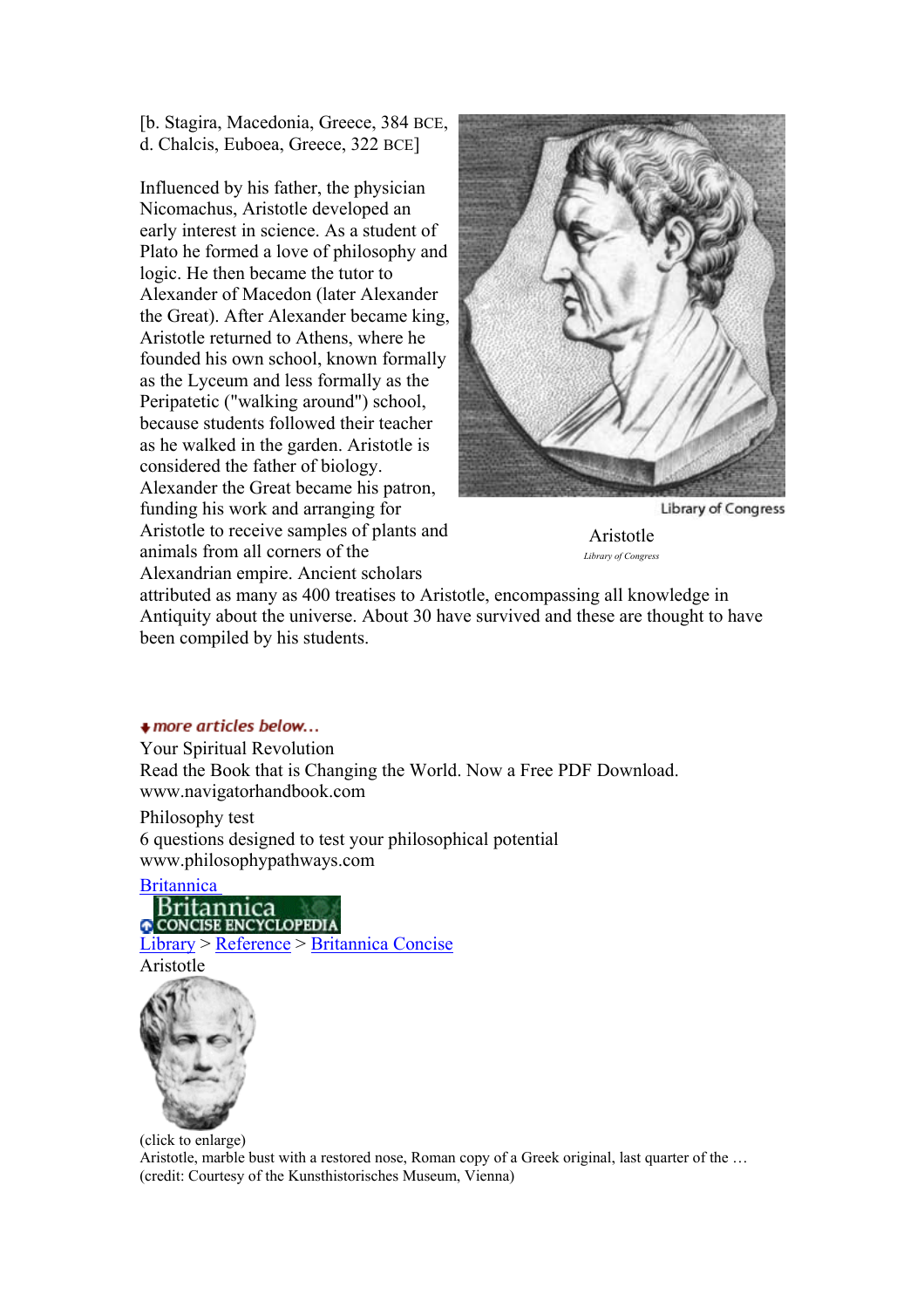(born 384, Stagira — died 322 BC, Chalcis) Greek philosopher and scientist whose thought determined the course of Western intellectual history for two millenia. He was the son of the court physician to Amyntas III, grandfather of [Alexander the Great.](http://www.answers.com/topic/alexander-the-great) In 367 he became a student at the Academy of [Plato](http://www.answers.com/topic/plato-philosopher) in Athens; he remained there for 20 years. After Plato's death in 348/347, he returned to Macedonia, where he became tutor to the young Alexander. In 335 he founded his own school in Athens, the Lyceum. His intellectual range was vast, covering most of the sciences and many of the arts. He worked in physics, chemistry, biology, zoology, and botany; in psychology, political theory, and ethics; in logic and metaphysics; and in history, literary theory, and rhetoric. He invented the study of formal logic, devising for it a finished system, known as [syllogistic](http://www.answers.com/topic/syllogistic), that was considered the sum of the discipline until the 19th century; his work in zoology, both observational and theoretical, also was not surpassed until the 19th century. His ethical and political theory, especially his conception of the ethical virtues and of human flourishing ("happiness"), continue to exert great influence in philosophical debate. He wrote prolifically; his major surviving works include the *Organon*, *De Anima* ("On the Soul"), *Physics*, *Metaphysics*, *Nicomachean Ethics*, *Eudemian Ethics*, *Magna Moralia*, *Politics*, *Rhetoric*, and *Poetics,* as well as other works on natural history and science. *See also* [teleology.](http://www.answers.com/topic/teleology)

*For more information on [Aristotle,](http://www.britannica.com/eb/article-9108312/Aristotle) visit [Britannica.com.](http://www.britannica.com/)*

#### $\bullet$  more articles below...

Atheism against the law? Scientific proof that atheism requires a belief in miracles. anointed-one.net Goodness without God Complete worldview of humanist naturalism defended & explained www.amazon.com



#### [Library](http://www.answers.com/main/what_content.jsp) > [People](http://www.answers.com/main/people.jsp) > [Encyclopedia - People](http://www.answers.com/library/Encyclopedia+%252D+People-cid-1741725583)

Aristotle (ăr'ĭstŏt**'**əl) , 384–322 B.C., Greek philosopher, b. Stagira. He is sometimes called the Stagirite.

#### Life

Aristotle's father, Nicomachus, was a noted physician. Aristotle studied (367–347 B.C.) under Plato at the [Academy](http://www.answers.com/topic/academy) and there wrote many dialogues that were praised for their eloquence. Only fragments of these dialogues are extant. He tutored (342–c.339 B.C.) [Alexander the Great](http://www.answers.com/topic/alexander-the-great) at the Macedonian court, left to live in Stagira, and then returned to Athens. In 335 B.C. he opened a school in the Lyceum; some distinguished members of the Academy followed him. His practice of lecturing in the Lyceum's portico, or covered walking place (*peripatos*), gave his school the name Peripatetic. During the anti-Macedonian agitation after Alexander's death, Aristotle fled in 323 B.C. to Chalcis, where he died.

Works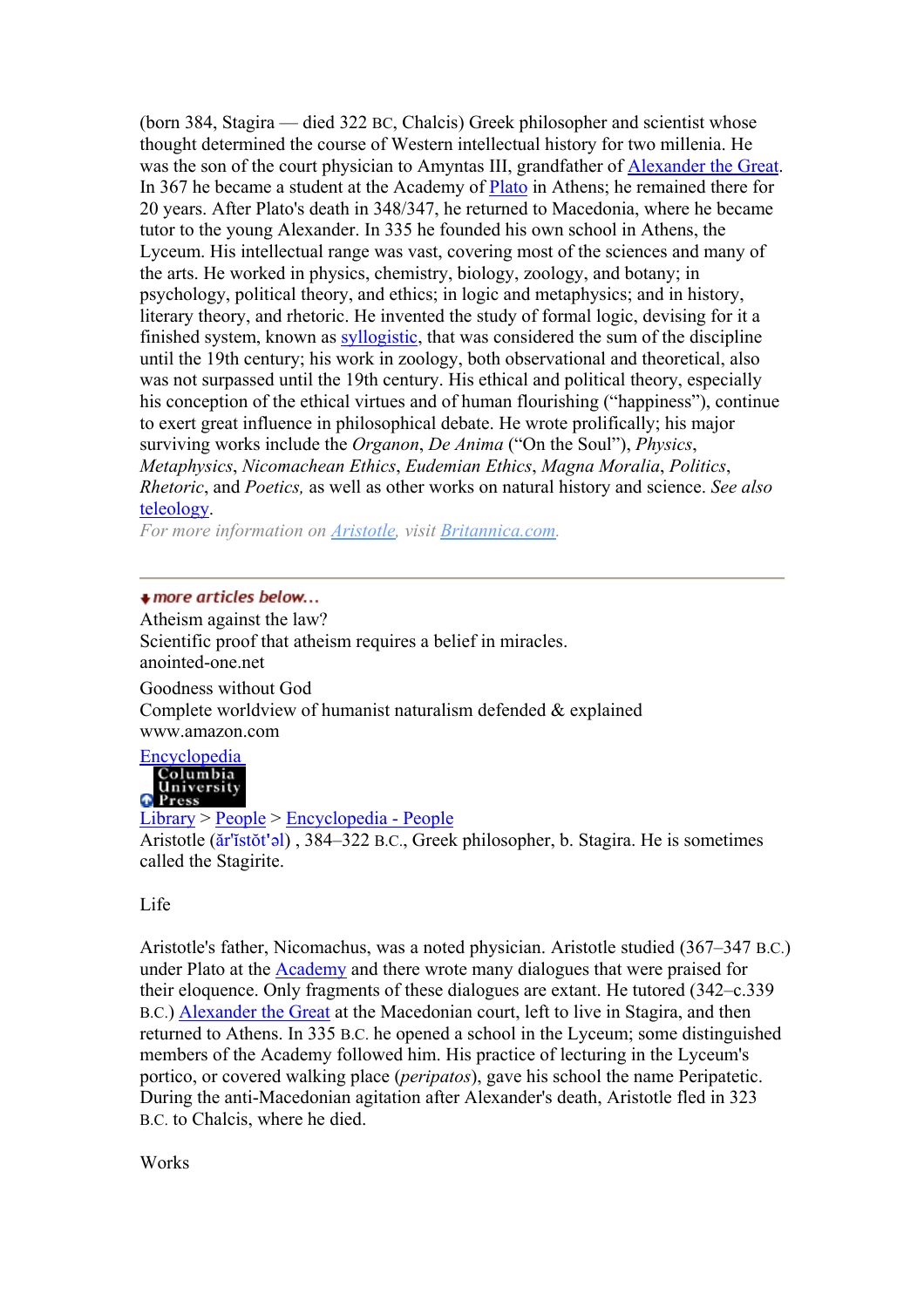Aristotle's extant writings consist largely of his written versions of his lectures; some passages appear to be interpolations of notes made by his students; the texts were edited and given their present form by Andronicus of Rhodes in the 1st cent. B.C. Chief among them are the *Organum,* consisting of six treatises on logic; *Physics; Metaphysics; De Anima* [on the soul]; *Nicomachean Ethics* and *Eudemian Ethics; De Poetica* [poetics]; *Rhetoric;* and a series of works on biology and physics. In the late 19th cent. his *Constitution of Athens,* an account of Athenian government, was found.

#### Philosophy

#### **Logic and Metaphysics**

Aristotle placed great emphasis in his school on direct observation of nature, and in science he taught that theory must follow fact. He considered philosophy to be the discerning of the self-evident, changeless first principles that form the basis of all knowledge. [Logic](http://www.answers.com/topic/logic) was for Aristotle the necessary tool of any inquiry, and the [syllogism](http://www.answers.com/topic/syllogism) was the sequence that all logical thought follows. He introduced the notion of category into logic and taught that reality could be classified according to several categories—substance (the primary category), quality, quantity, relation, determination in time and space, action, passion or passivity, position, and condition.

Aristotle also taught that knowledge of a thing, beyond its classification and description, requires an explanation of *causality*, or why it is. He posited four causes or principles of explanation: the material cause (the substance of which the thing is made); the formal cause (its design); the efficient cause (its maker or builder); and the final cause (its purpose or function). In modern thought the efficient cause is generally considered the central explanation of a thing, but for Aristotle the final cause had primacy.

He used this account of causes to examine the relation of form to matter, and in his conclusions differed sharply from those of his teacher, Plato. Aristotle believed that a form, with the exception of the [Prime Mover](http://www.answers.com/topic/prime-mover-1), or God, had no separate existence, but rather was immanent in matter. Thus, in the Aristotelian system, form and matter together constitute concrete individual realities; the Platonic system holds that a concrete reality partakes of a form (the ideal) but does not embody it. Aristotle believed that form caused matter to move and defined motion as the process by which the potentiality of matter (the thing itself) became the actuality of form (motion itself). He held that the Prime Mover alone was pure form and as the "unmoved mover" and final cause was the goal of all motion.

#### **Ethics and Other Aspects**

Aristotle's ethical theory reflects his metaphysics. Following Plato, he argued that the goodness or virtue of a thing lay in the realization of its specific nature. The highest good for humans is the complete and habitual exercise of the specifically human function—rationality. Rationality is exercised through the practice of two kinds of virtue, moral and intellectual. Aristotle emphasized the traditional Greek notion of moral virtue as the mean between extremes. Well-being (*eudaemonia*) is the pursuit not of pleasure (hedonism) but rather of the Good, a composite ideal, consisting of contemplation (the intellectual life) and, subordinate to that, engagement in politics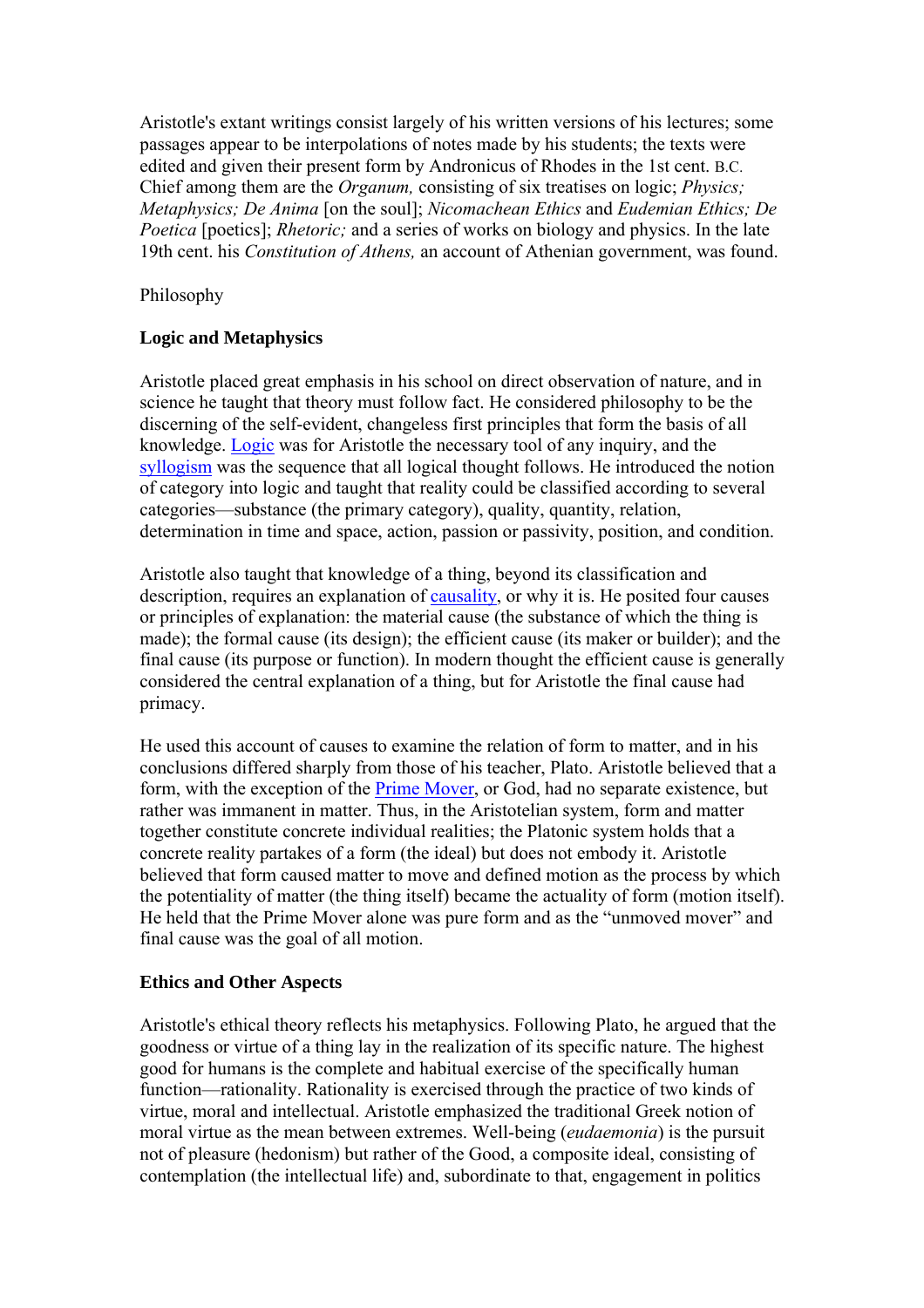(the moral life). In the *Politics,* Aristotle holds that, by nature, humans form political associations, and he explores the best forms these may take. For Aristotle's aesthetic views, which are set forth in the *Poetics,* see [tragedy](http://www.answers.com/topic/tragedy).

#### Aristotelianism

After the decline of Rome, Aristotle's work was lost in the West. However, in the 9th cent., Arab scholars introduced Aristotle to Islam, and Muslim theology, philosophy, and natural science all took on an Aristotelian cast. It was largely through Arab and Jewish scholars that Aristotelian thought was reintroduced in the West. His works became the basis of medieval [scholasticism](http://www.answers.com/topic/scholasticism); much of [Roman Catholic](http://www.answers.com/topic/roman-catholic) theology shows, through St. Thomas Aquinas, Aristotelian influence. There has also been a revival of Aristotelian influence on philosophy in the 20th cent. His teleological approach has continued to be central to biology, but it was banished from physics by the scientific revolution of the 17th cent. His work in astronomy, later elaborated by Ptolemy, was controverted by the investigations of Copernicus and Galileo.

#### Bibliography

See edition of his works by R. P. McKeon (1941); J. H. Randall, *Aristotle* (1960); G. E. R. Lloyd, *Aristotle* (1968); J. Barnes, *Aristotle* (1982); J. D. Evans, *Aristotle* (1987); J. Lear, *Aristotle* (1988); T. Irwin, *Aristotle's First Principles* (1989).

#### $\bullet$  more articles below...

Philosophy Articles The New York Times is a valuable resource for students and faculty. www.nytimes.com/college Read all about Ken Wilber Integral World: Exploring Theories of Everything www.integralworld.net **Biography** 

# $\alpha$ Answers.com

#### [Library](http://www.answers.com/main/what_content.jsp) > [People](http://www.answers.com/main/people.jsp) > [Biographies](http://www.answers.com/library/Biographies-cid-1741725583)

### Aristotle

*The Greek philosopher and scientist Aristotle (384-322 B.C.) organized all knowledge of his time into a coherent whole which served as the basis for much of the science and philosophy of Hellenistic and Roman times and even affected medieval science and philosophy.*

Aristotle was born in the small Greek town of Stagiros (later Stagira) in the northern Greek district of Chalcidice. His father, Nicomachus, was a physician who had important social connections, and Aristotle's interest in science was surely spurred by his father's work, although Aristotle does not display a particularly keen interest in medicine as such. The events of his early life are not clear, but it is possible that his father served at the Macedonian court as physician to Amyntas II and that Aristotle spent part of his youth there.

At the age of 17 Aristotle joined Plato's circle at the Academy in Athens. There he remained for 20 years, and although his respect and admiration for Plato was always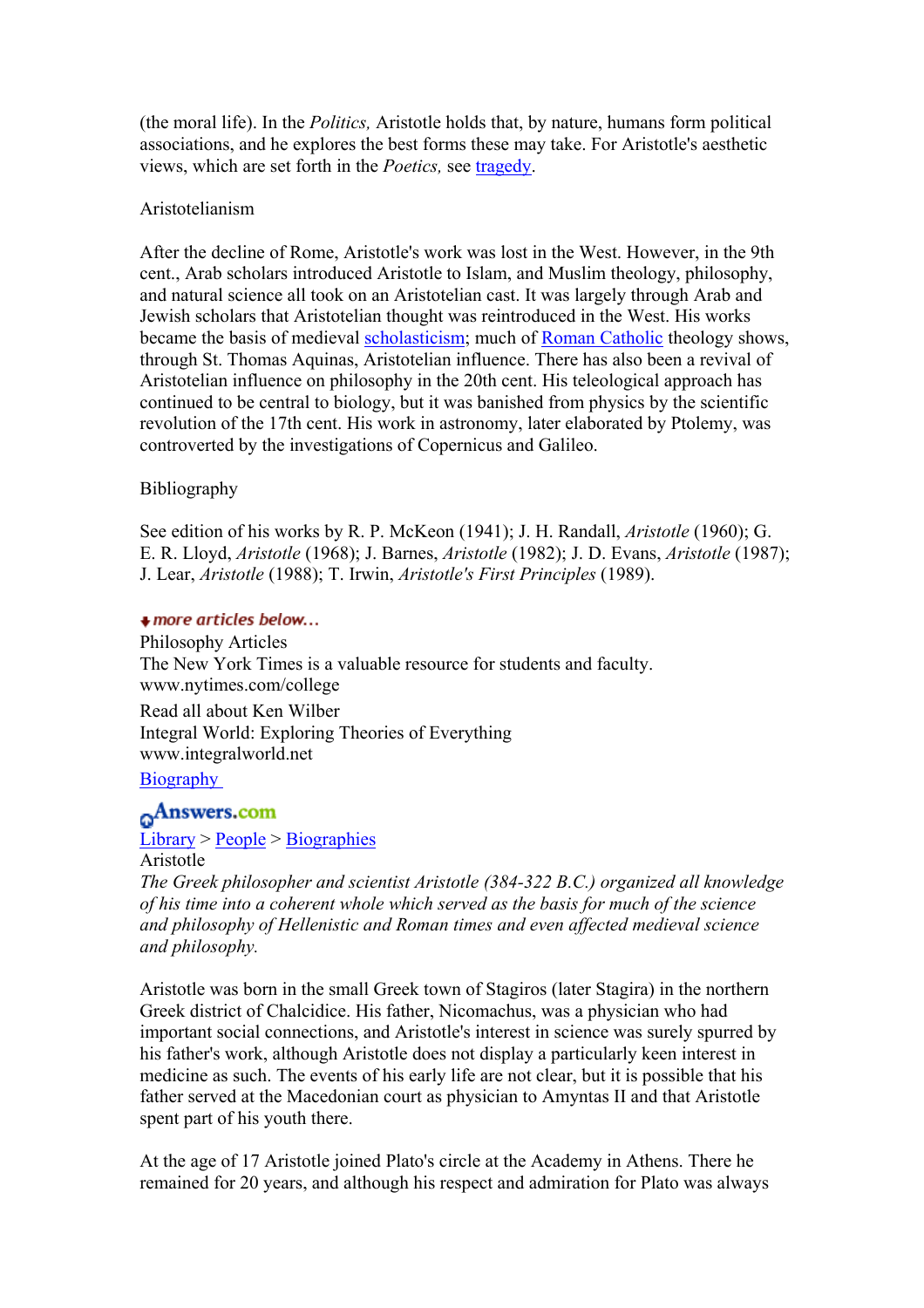great, differences developed which ultimately caused a breach. On Plato's death in 348/347 B.C. Aristotle left for Assos in Mysia (in Asia Minor), where he and Xenocrates joined a small circle of Platonists who had already settled there under Hermias, the ruler of Atarneus. Aristotle married Pythias, the niece of Hermias, and in a fine hymn expressed his shock and dismay over Hermias's death at the hands of the Persians some time thereafter.

After 3 years in Assos with Theophrastus and Xenocrates, Aristotle went to Mytilene for 2 years. Later, Theophrastus and Aristotle made their way to the court of Philip of Macedon, where Aristotle became tutor to Alexander, who later gained immortality by becoming master of the whole Persian Empire. Scant information remains regarding the specific contents of Alexander's education at the hands of Aristotle, but it would be interesting to know what political advice Aristotle imparted to the young Alexander. The only indication of such advice is found in the fragment of a letter in which the philosopher tells Alexander that he ought to be the leader of the Greeks but the *master* of the barbarians (foreigners).

#### Peripatetic School

Aristotle returned to Athens in 335/334. Under the protection of Antipater, Alexander's representative in Athens, he established a philosophical school of his own in the gymnasium Lyceum, located near a shrine of Apollo Lyceus. The school derived its name, Peripatetic, from the colonnaded walk (*peripatos*). Members took meals in common, and certain formalities were established which members had to observe. The lectures were divided into morning and afternoon sessions, the more difficult ones given in the morning and the easier and more popular ones in the afternoon. Aristotle himself led the school until the death of Alexander in 323, at which time he felt it expedient to leave Athens, fearing for his safety because of his close association with the Macedonians. He went to Chalcis, where he died the following year of a gastric ailment. His will, preserved in the writings of Diogenes Laertius, provided for his daughter, Pythias, and his son, Nicomachus, as well as for his slaves.

#### His Writings

Aristotle produced a large number of writings, but relatively few have survived. Because of the great weight of his authority it was inevitable that several spurious treatises should find their way into the corpus of his work. His earliest writings, consisting for the most part of dialogues, were produced under the influence of Plato and the Academy. Most of these are lost, although the titles are known from the writings of Diogenes Laertius and from one of several *Lives* to come down from antiquity. They include his *Rhetoric, Eudemus* (*On the Soul*), *Protrepticus, On Philosophy, Alexander, On Monarchy, Politicus, Sophistes, Menexenus, Symposium, On Justice, On the Poets, Nerinthus, Eroticus, On Wealth, On Prayer, On Good Birth, On Pleasure, and On Education.* These were exoteric works written for the public, and they deal with popular philosophical themes. The dialogues of Plato were undoubtedly the inspiration for some of them, although the divergence in thought between Plato and his pupil - which was to become apparent later - reveals itself to a certain extent in these works too.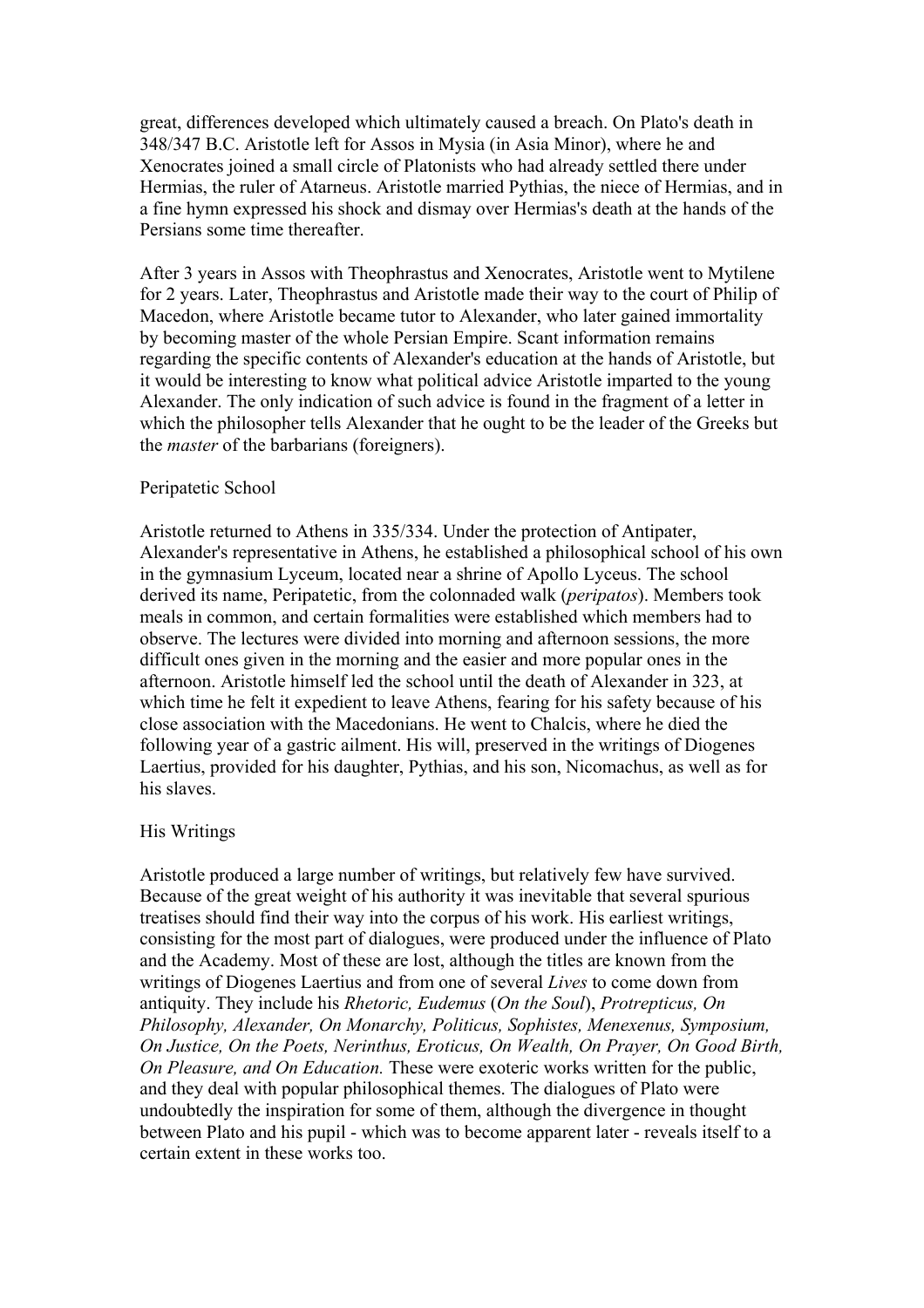A second group of writings is made up of collections of scientific and historical material, among the most important of which is the surviving fragment of the *Constitution of the Athenians.* This formed part of the large collection of *Constitutions,* which Aristotle and his students collected and studied for the purpose of analyzing various political theories. The discovery of the *Constitution of the Athenians* in Egypt in 1890 shed new light not only on the nature of the Athenian democracy of the 5th century B.C., but also on the difference in quality between the historical and scientific works of Aristotle and his successors. The prejudices and errors shown in the *Constitution* reveal a mind influenced by Plato and aristocratic social prejudices, while the factual discrepancies reveal the unreliable historical sources which Aristotle used for this type of treatise. Other works in this category are the *Pythian Victors, Barbarian Customs, Didascaliai* (lists of dramatic performances at Athens), *Homeric Questions, Problems,* and *Olympian Victors.*

The last group of writings is made up of those that have actually survived, and they consist of both philosophical and scientific works. Among them are *Prior Analytics, Posterior Analytics, Topics, Sophistic Arguments, Physics, On Heaven, On Generation and Corruption, Meteorology, On the Soul, History of Animals, On the Origin of Animals, Metaphysics, Nicomachean Ethics, Eudemian Ethics, Politics, Poetics, On Interpretation, On the Movement of Animals, On Feeling and the Senses, On Memory and Recollection, On Dreams, On a Dream, On Divination through Dreams, On the Long and Short Life, On Life and Death,* and *On Breathing.*

Upon the death of Theophrastus, who had kept Aristotle's manuscripts after the master's death in 322, these works were hidden away in a cellar in the Troad and not brought to light again until the beginning of the 1st century B.C., when they were taken to Rome and edited by Andronicus. Our texts derive from Andronicus's recension and probably do not represent works which Aristotle himself prepared for publication. The peculiarly clipped language in which they are written indicates that they are lecture notes of some sort organized from oral discussions of the material by Aristotle. From the time of his death until the rediscovery of these writings, Aristotle was best known for the works which today are the lost writings. Ironically, modern scholars find themselves in possession of works which their ancient counterparts lacked for several centuries, while the works extant in antiquity are lost today.

#### Philosophical and Scientific Systems

The extant writings, however, are sufficient to show the quality of Aristotle's achievement. The *Topics* and the *Analytics* deal with logic and dialectic and reveal Aristotle's contributions to the development of the syllogism and inductive inference. His view of nature is set forth in the *Physics* and the *Metaphysics,* and we see the premise established in these works which marks the most serious difference between Aristotelianism and Platonism: that all investigation must begin with what the senses record and must move only from that point to abstract thought. As a result of this process of intellectualizing, God, who for Plato is eternal Beauty and Goodness, is for Aristotle the Unmoved Mover, Thought contemplating Itself, the highest form of being which is completely lacking in materiality. Aristotle's God neither created nor consciously controls the universe, although the universe is affected by Him (it). Man is the only creature capable of thought even remotely resembling that of the Unmoved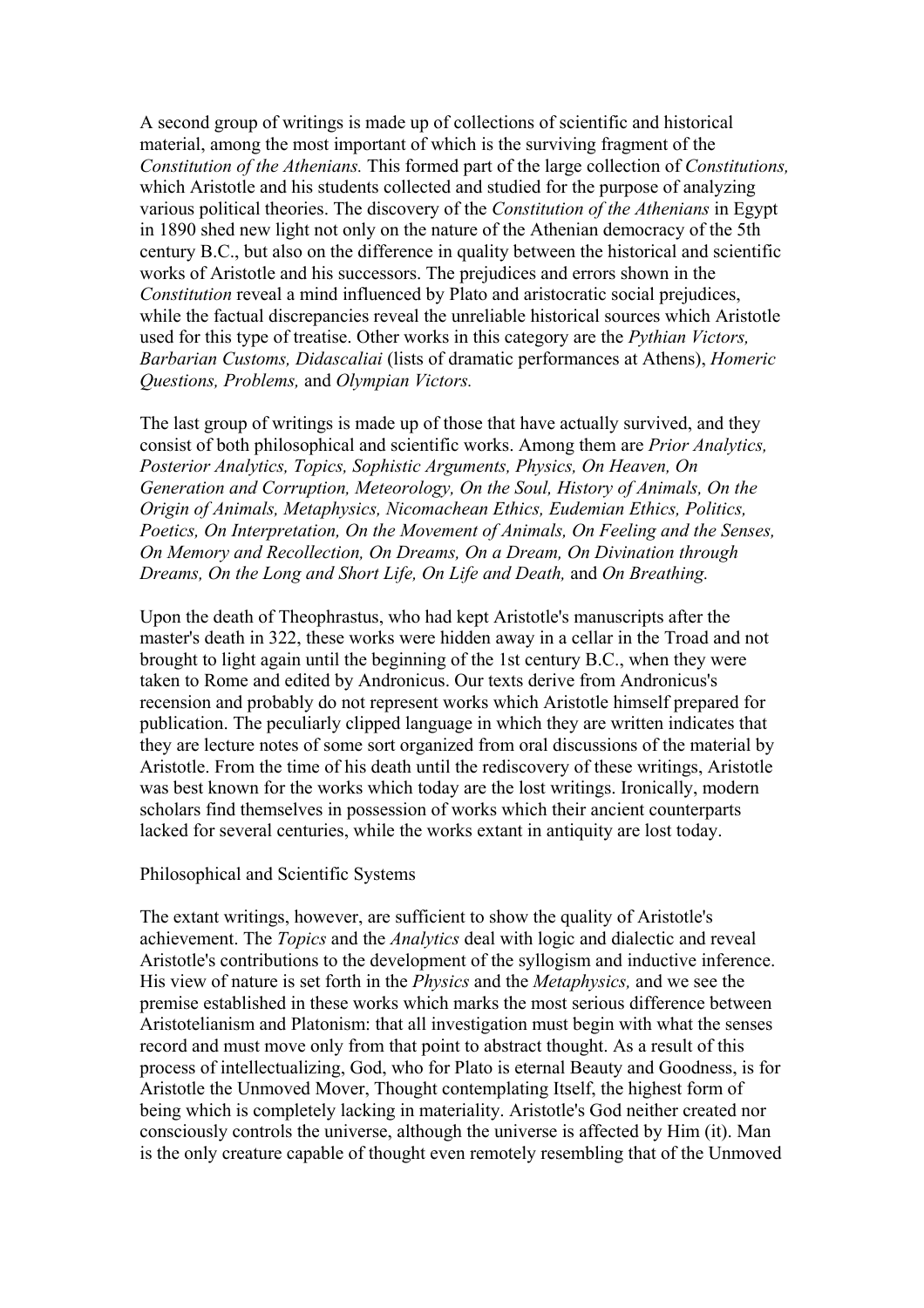Mover, so man's highest goal is to reason abstractly, and he is more truly human to the extent that he achieves that goal.

But such a conclusion does not lead Aristotle to the moralist position taken by Plato, or by the Stoics or Epicureans in later times. Aristotle views men and their affairs from a cooler and more pragmatic point of view, and in the *Nicomachean Ethics* he analyzes the human situation from the point of view of reality as his researches reveal it to him. Man cannot be happy without the usual necessities of physical life, but those necessities do not suffice for true happiness. Since only the philosopher achieves a level of intellectual activity which might be taken seriously, it is the philosopher who achieves true human happiness through the use of his acutely developed ability to think abstractly.

Aristotle's work was often misunderstood in later times. The cardinal sin which later generations committed against this most dynamic of thinkers was to ascribe to his views a rigidity and certainty which they never had. The scientific and philosophical systems set forth in his writings are not conclusions which must be taken as absolute truth, but rather tentative positions arrived at through careful observation and analysis. Modern scholarship has helped to show the vitality of Aristotle's mind, but in the stagnant intellectual climate of imperial Rome and the totally unscientific Christian Middle Ages Aristotle's views on nature and science were taken as a complete system. As a result, his prestige was enormous but not for any reason that would have pleased him.

Aristotle shares with his master, Plato, the role of synthesizer and catalyst. Each of these two giants showed how the probings of the Pre-Socratics fell short of their goals, and each constructed philosophical systems on premises which they considered sound. Plato had a more direct influence on the development of that great mystical movement in late antiquity, Neoplatonism, and Aristotle had a more profound effect on science. Antiquity produced no greater minds than those of Plato and Aristotle, and the intellectual history of the West would be radically different without them.

#### Further Reading

Translations of the individual works of Aristotle are too numerous to mention, but a useful starting point is *Works,* translated under the editorship of W.D. Ross (12 vols., 1908-1952). A one-volume *Basic Works* was edited by Richard McKeon (1941). One of the best short introductions to Aristotle's writings is Geoffrey R.G. Mure, *Aristotle* (1964), highly readable but more limited in depth than the useful works of W.D. Ross, *Aristotle* (1923; 5th ed. rev. 1953) and *The Development of Aristotle's Thought* (1957). Other useful general works include D.J. Allan, *The Philosophy of Aristotle* (1952), and John Herman Randall, *Aristotle* (1960). For historical background see M.L.W. Laistner, *A History of the Greek World, from 479 to 323 B.C.* (1957).

#### $\bullet$  more articles below...

Aristotle Hypothesis Top guide and resources to find out Aristotle Hypothesis ytnow.com/aristotle-hypothesis The Monadologist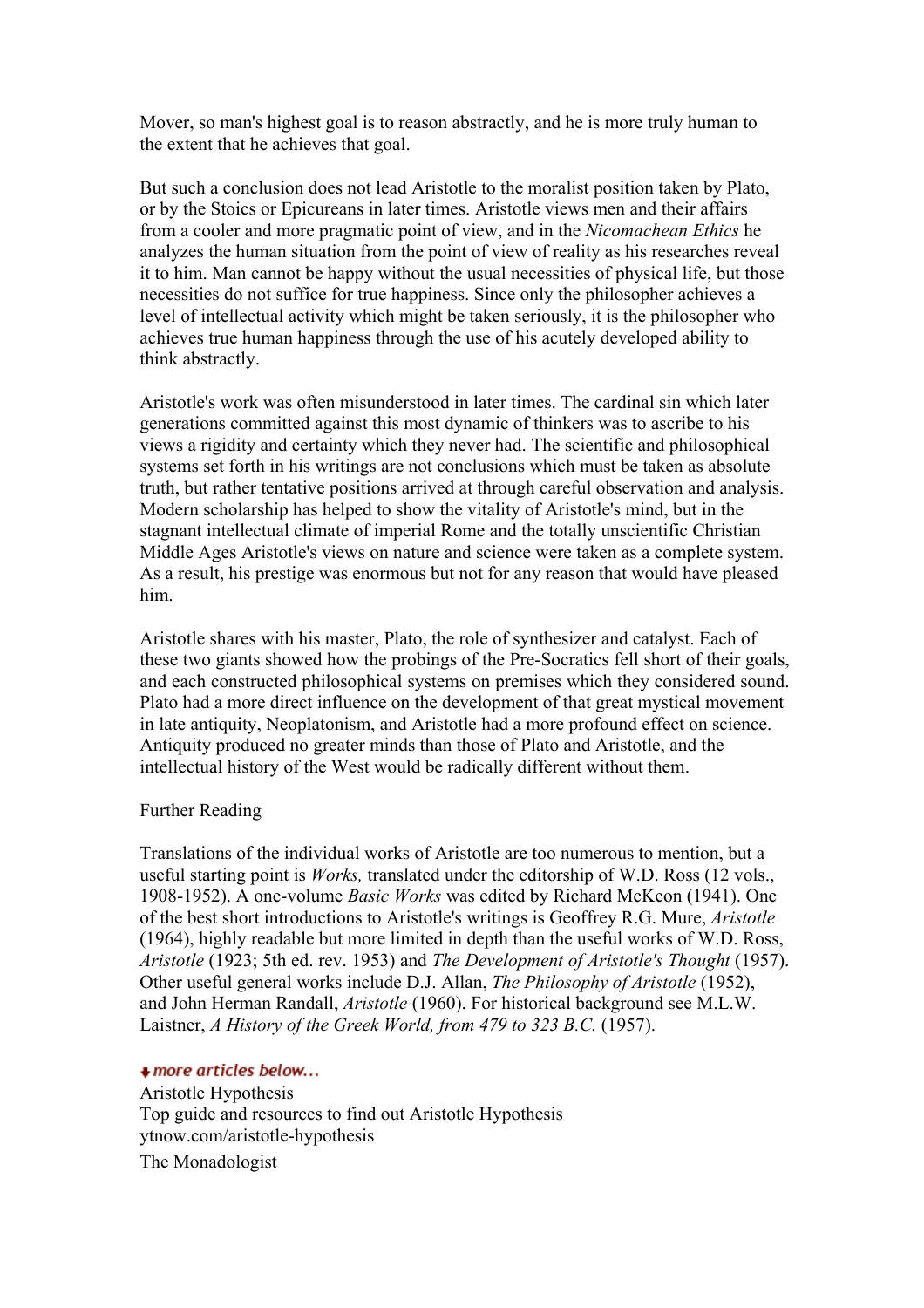Bulletins of a Monad in philosophy, quantum theory and psychiatry monadologist.net

**Medical**<br>**S** HOUGHTON COMPANY [Library](http://www.answers.com/main/what_content.jsp) > [Health](http://www.answers.com/main/health.jsp) > [Medical Dictionary](http://www.answers.com/library/Medical+Dictionary-cid-1741725583) Ar·is·tot·le (ăr**'**ĭ-stŏt'l), 384–322 B.C..

Greek philosopher. A pupil of Plato, the tutor of Alexander the Great, and the author of works on logic, metaphysics, ethics, natural sciences, politics, and poetics, he profoundly influenced Western intellectual and scientific thought. In his works on science he emphasized the direct observation of nature and the philosophy that theory follows empirical observation.

#### $\bullet$  more articles below...

Disagreement Reasons Ultimate resource to find out about Disagreement Reasons toplg.com/disagreement-reasons

The "My Big TOE" trilogy Book unifying physics, metaphysics, consciousness, reality & paranormal www.my-big-toe.com

**[Literature](http://www.answers.com/library/Literature-cid-1741725583)**<br>MHOUGHTON COMPANY [Library](http://www.answers.com/main/what_content.jsp) > [Arts](http://www.answers.com/main/arts.jsp) > [Literature](http://www.answers.com/library/Literature-cid-1741725583)  Aristotle (AR-uh-stot-l)

One of the greatest ancient Greek [philosophers](http://www.answers.com/topic/philosopher-s-stone), with a large influence on subsequent Western thought. Aristotle was a student of [Plato](http://www.answers.com/topic/plato-philosopher) and tutor to [Alexander the Great.](http://www.answers.com/topic/alexander-the-great) He disagreed with Plato over the existence of ideal Forms and believed that form and matter are always joined. Aristotle's many books include *Rhetoric*, the *Poetics*, the *Metaphysics*, and the *Politics*.

#### $\bullet$  more articles below...

Self Realization Course Free Course Removes Your Anxiety & Takes You To Supreme Enlightenment backtohome.com

Adult Education at NYU Explore Associate's degree options at NYU's Paul McGhee Division. www.scps.nyu.edu

Legal Encyclopedia ⇥ 45 **GALE** [Library](http://www.answers.com/main/what_content.jsp) > [Legal](http://www.answers.com/main/legal.jsp) > [Legal Biographies](http://www.answers.com/library/Legal+Biographies-cid-1741725583) Aristotle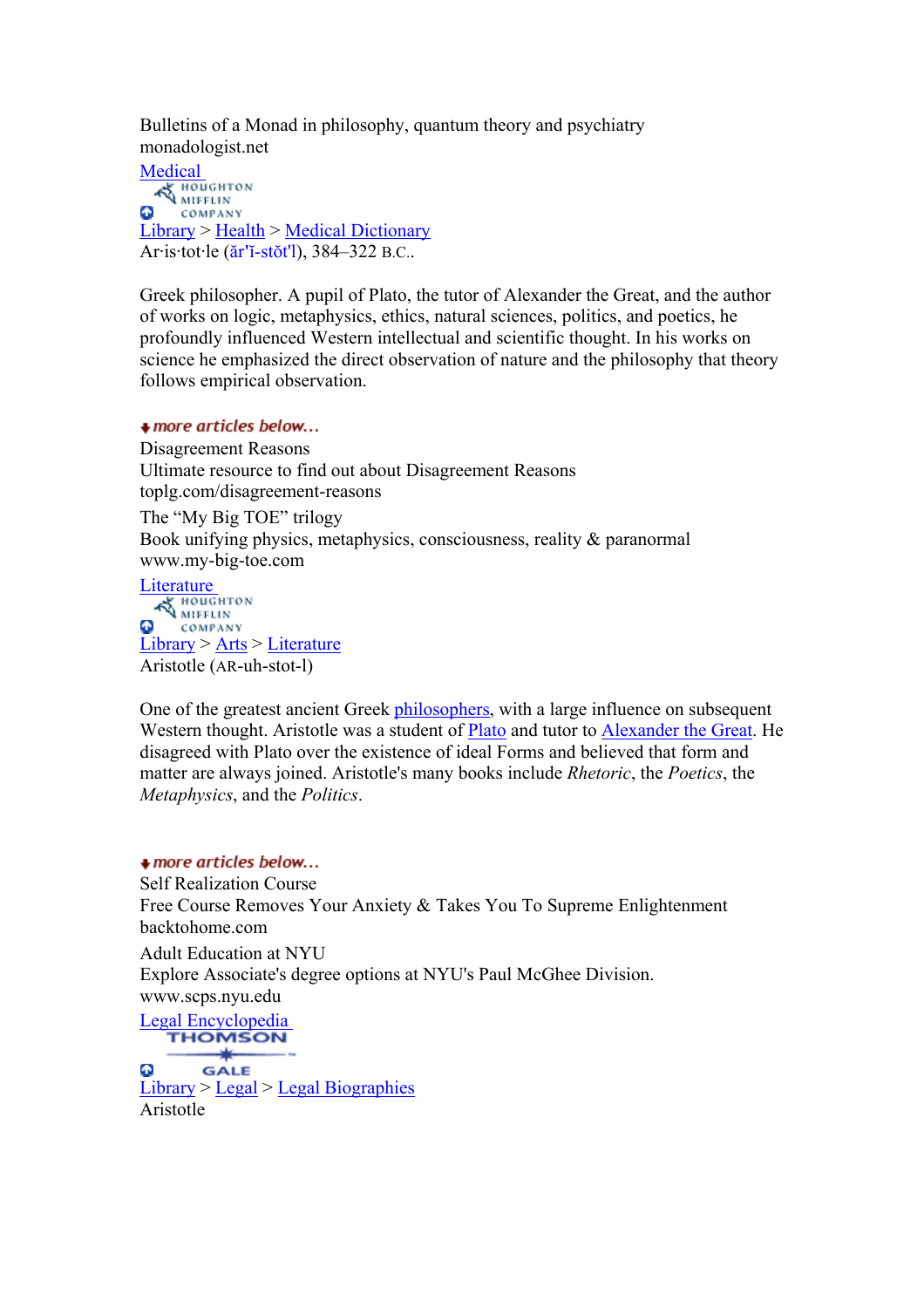Aristotle was born in 384 b.c., in Stagira, Greece. He achieved prominence as an eminent philosopher who greatly influenced the basic principles of philosophy and whose ideologies are still practiced today.

Aristotle was a student of the renowned philosopher Plato and tutored Alexander the Great, who became King of Macedonia in 336 b.c.

Aristotle established his own school in the Lyceum, near Athens, in 335 b.c. He often lectured his students in the portico, or walking place, of the Lyceum. The school was subsequently called Peripatetic, after the Greek word *peripatos* for "walking place."

In 323 b.c. the reign of Alexander ended with his death, and Aristotle sought refuge at Chalcis.

Aristotle formulated numerous beliefs about the reasoning power of humans and the essence of being. He stressed the importance of nature and instructed his pupils to closely study natural phenomena. When teaching science, he believed that all ideas must be supported by explanations based upon facts.

Concerning the realm of politics, Aristotle propounded that humans are inherently political and demonstrate an essential part of their humanity when participating in civic affairs.

Philosophy was a subject of great interest to Aristotle, and he theorized that philosophy was the foundation of the ability to understand the basic axioms that comprise knowledge. In order to study and question completely, Aristotle viewed logic as the basic means of reasoning. To think logically, one had to apply the syllogism, which was a form of thought comprised of two premises that led to a conclusion; Aristotle taught that this form can be applied to all logical reasoning.

To understand reality, Aristotle theorized that it must be categorized as substance, quality, quantity, relation, determination in time and space, action, passion or passivity, position, and condition. To know and understand the reality of an object required an explanation of its material cause, which is why it exists or its composition; its formal cause, or its design; its efficient cause, or its creator; and its final cause, or its reason for being.

Aristotle agreed with his mentor, Plato, concerning the field of ethics. The goodness of a being depended upon the extent to which that being achieved its highest potential. For humans, the ultimate good is the continual use and development of their reasoning powers to fullest capacity. To effect fulfillment and contentment, humans must follow a life of contemplation, rather than pleasure.

The fundamental source of Aristotle's theories were his lectures to his students, which were compiled into several volumes. They include *Organum,* which discusses logic; *Physics; Metaphysics; De Anima,* concerning the soul; *Rhetoric; Politics; Nichomachean Ethics and Eudemian Ethics,* involving principles of conduct; and *De Poetica,* or poetics.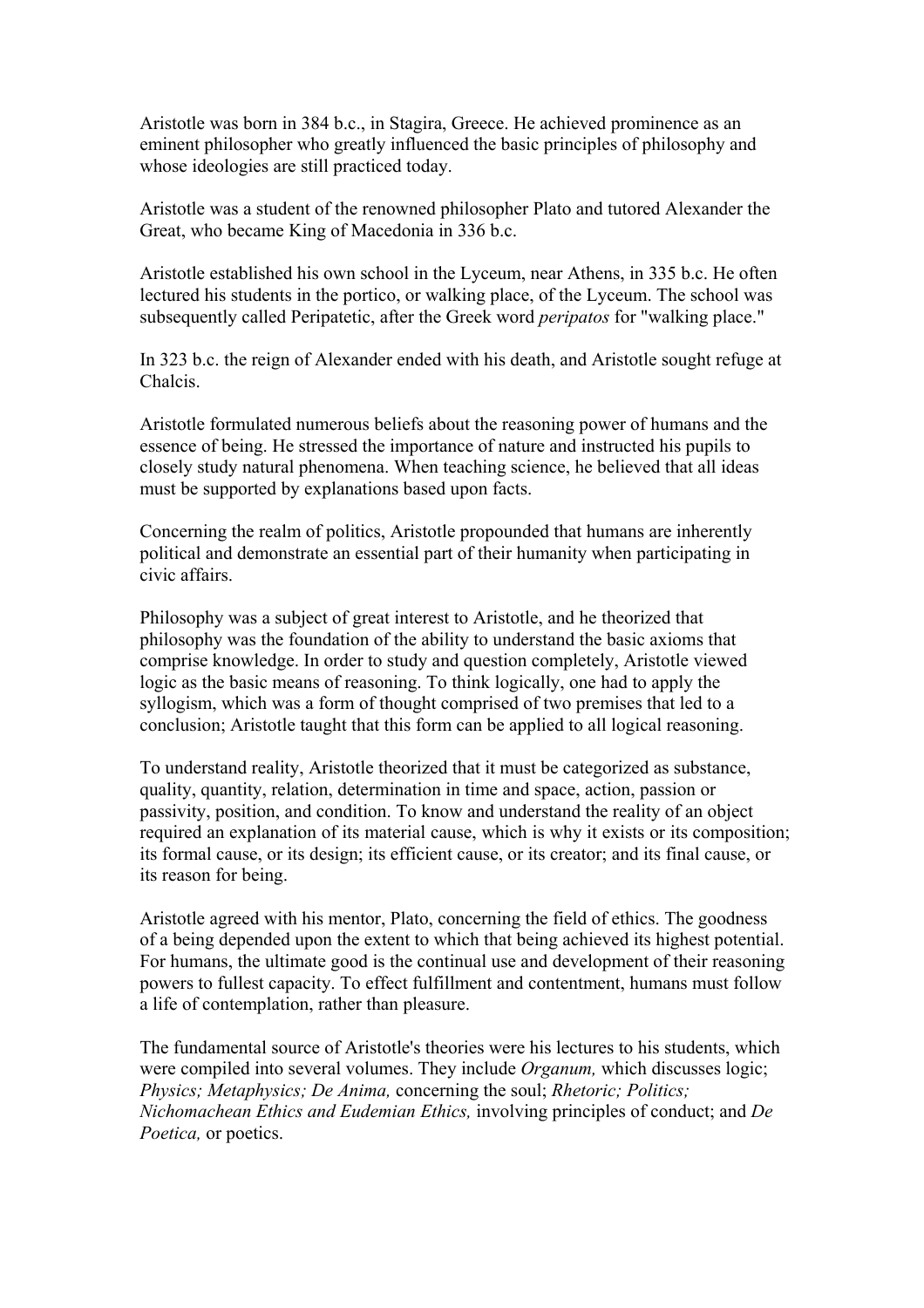He also wrote *Constitution of Athens,* a description of the foundations of the government of Athens. The work was discovered in the late nineteenth century.

Aristotle died in 322 b.c., in Chalcis, Greece.

#### $\bullet$  more articles below...

Does God Exist? Many Would Say Yes. But Can It Be Proven? TheRCG.org C.S. Lewis & Materialism What did C.S. Lewis have to say on materialism for today's world? www.acton.org

[WordNet](http://www.answers.com/library/WordNet-cid-1741725583)

[Library](http://www.answers.com/main/what_content.jsp) > [Reference](http://www.answers.com/main/reference.jsp) > [WordNet](http://www.answers.com/library/WordNet-cid-1741725583) *Note: click on a word meaning below to see its connections and related words.*

The *noun* Aristotle has one meaning:

[Meaning #1:](http://www.answers.com/topic/aristotle-1) one of the greatest of the ancient Athenian philosophers; pupil of Plato; teacher of Alexander the Great (384-322 BC)

#### $\bullet$  more articles below...

Existential Questions? About your Working Life! eBook/book: When Work Means Meaning www.akademia.co.uk Sufi Way Contemplative practices and the living of a full balanced life www.sufiway.org

[Quotes By](http://www.answers.com/library/Quotes By-cid-1741725583) 



Quotes:

*Well begun is half done.*

*For what is the best choice, for each individual is the highest it is possible for him to achieve.*

*Men acquire a particular quality by constantly acting a particular way. We become just by performing just actions, temperate by performing temperate actions, brave by performing brave actions.*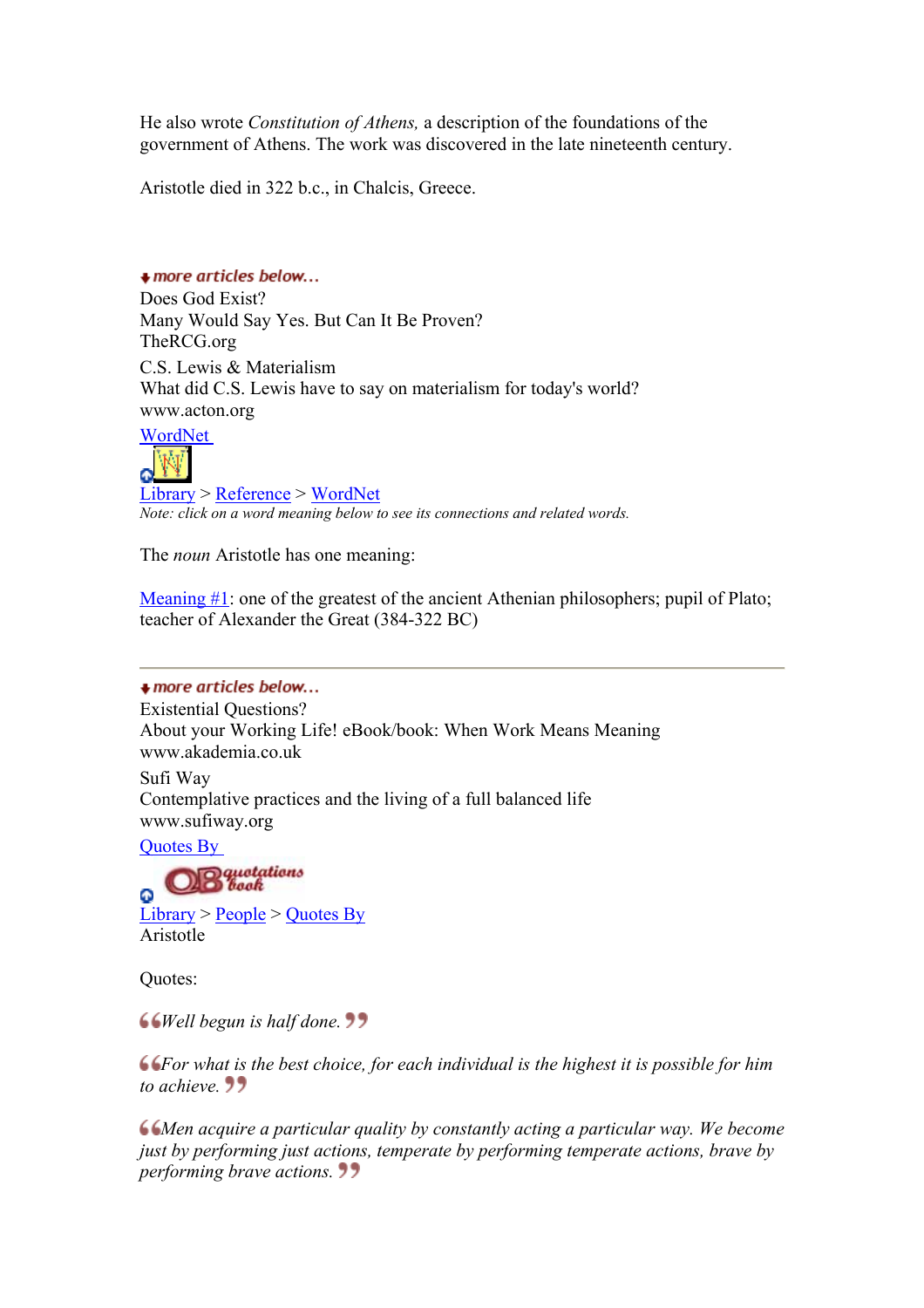*f* For the things we have to learn before we can do them, we learn by doing them.

*We become just by performing just action, temperate by performing temperate actions, brave by performing brave action.*

*The two qualities which chiefly inspire regard and affection [Are] that a thing is your own and that it is your only one.*

*All human actions have one or more of these seven causes: chance, nature, compulsions, habit, reason, passion, desire.*

*For more famous quotes by Aristotle, visit [QuotationsBook](http://www.answers.com/main/Record2?a=NR&url=http://www.quotationsbook.com/authors/253/Aristotle).*

 $\bullet$  more articles below... The Liberal News (tm) Politics, issues, solutions, new ideas, Jesus, health, middle-class. www.theliberalnews.com

[Wikipedia](http://www.answers.com/library/Wikipedia-cid-1741725583) 



[Library](http://www.answers.com/main/what_content.jsp) > [Reference](http://www.answers.com/main/reference.jsp) > [Wikipedia](http://www.answers.com/library/Wikipedia-cid-1741725583) Aristotle

> **Western philosophy [Ancient philosophy](http://www.answers.com/topic/ancient-philosophy)**



**Name:** Ἀριστοτέλης *Aristotélēs* **Birth:** [384 BCE](http://www.answers.com/topic/384-bc) Death: [March 7](http://www.answers.com/topic/march-7-1) [322 BCE](http://www.answers.com/topic/322-bc) **School/tradition:** Inspired the <u>[Peripatetic](http://www.answers.com/topic/peripatetic)</u> school and tradition of [Aristotelianism](http://www.answers.com/topic/aristotelianism-3) **Main interests:** [Politics,](http://www.answers.com/topic/politics) [Metaphysics](http://www.answers.com/topic/metaphysics), [Science](http://www.answers.com/topic/science), [Logic](http://www.answers.com/topic/logic-1) **Notable ideas:** [The Golden](http://www.answers.com/topic/golden-mean) mean, Reason, Passion

**Influences:** [Plato](http://www.answers.com/topic/plato-philosopher)

**Influenced:** Almost all of [western philosophy](http://www.answers.com/topic/western-philosophy) and [science](http://www.answers.com/topic/science) afterward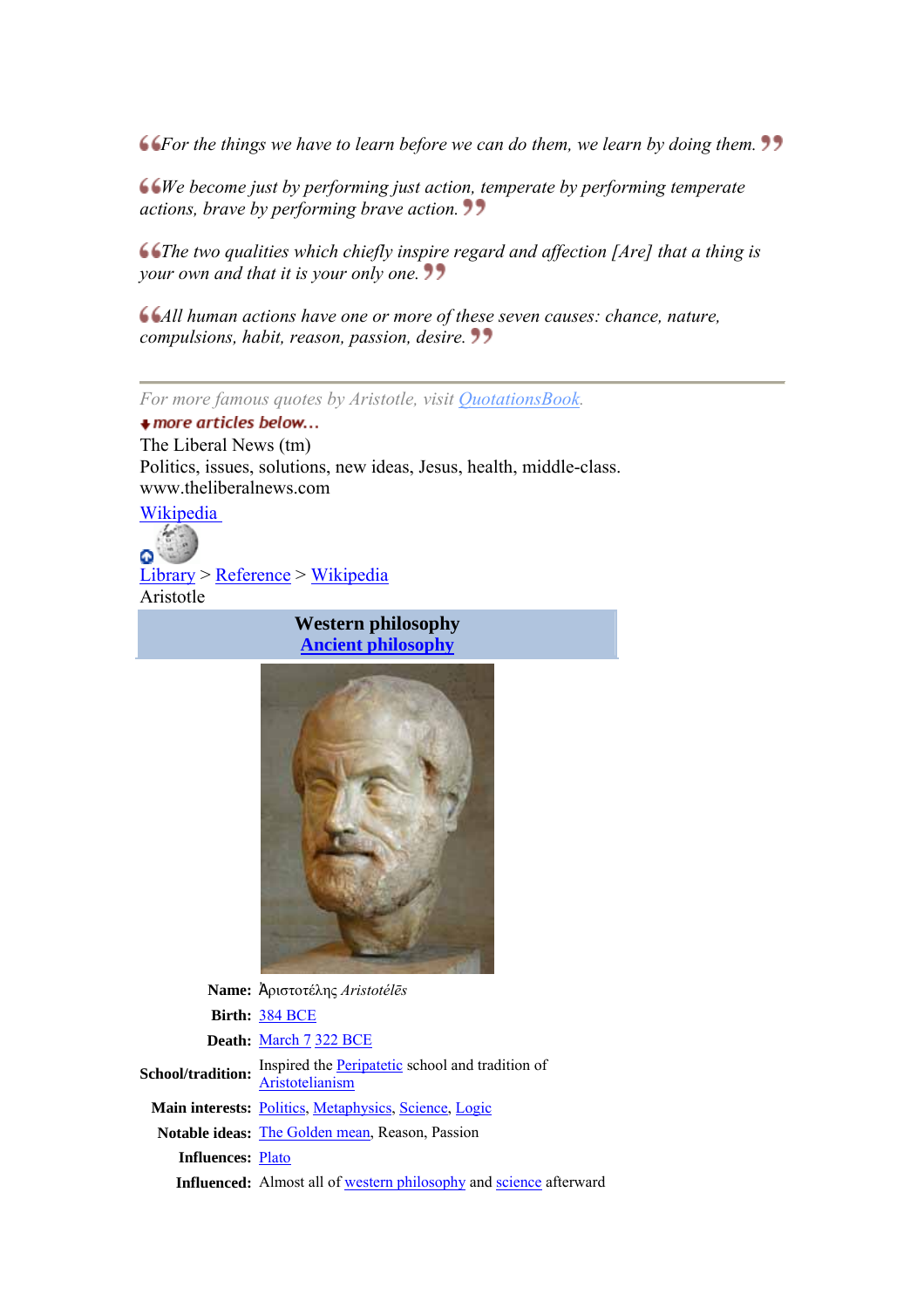**Aristotle** ([Greek:](http://www.answers.com/topic/greek-language) Ἀριστοτέλης *Aristotélēs*) [\(384 BCE](http://www.answers.com/topic/384-bc) – [March 7,](http://www.answers.com/topic/march-7-1) [322 BCE](http://www.answers.com/topic/322-bc)) was an [ancient Greek](http://www.answers.com/topic/ancient-greece) [philosopher,](http://www.answers.com/topic/greek-philosophy) a student of [Plato](http://www.answers.com/topic/plato-philosopher) and teacher of [Alexander the Great.](http://www.answers.com/topic/alexander-the-great) He wrote on diverse subjects, including [physics,](http://www.answers.com/topic/physics) [poetry,](http://www.answers.com/topic/poetry) [biology](http://www.answers.com/topic/biology-3) and [zoology](http://www.answers.com/topic/zoology), [logic](http://www.answers.com/topic/logic-1), [rhetoric](http://www.answers.com/topic/rhetoric), [politics](http://www.answers.com/topic/politics) and [government](http://www.answers.com/topic/government), and [ethics.](http://www.answers.com/topic/ethics-legal-term) Along with [Socrates](http://www.answers.com/topic/socrates) and [Plato,](http://www.answers.com/topic/plato-philosopher) Aristotle was one of the most influential of [ancient Greek philosophers.](http://www.answers.com/topic/greek-philosophy) They transformed [Presocratic](http://www.answers.com/topic/pre-socratic-philosophy) [Greek philosophy](http://www.answers.com/topic/greek-philosophy) into the foundations of [Western philosophy](http://www.answers.com/topic/western-philosophy) as we know it. Some consider Plato and Aristotle to have founded two of the most important schools of [Ancient philosophy](http://www.answers.com/topic/ancient-philosophy); others consider [Aristotelianism](http://www.answers.com/topic/aristotelianism-3) as a development and concretization of Plato's insights.

Although Aristotle wrote dialogues, only fragments of these have survived. The works that have survived are in [treatise](http://www.answers.com/topic/treatise) form and were, for the most part, unpublished texts. These are generally thought to be lecture notes or texts used by his students. Among the most important are *[Physics](http://www.answers.com/topic/physics-aristotle)*, *[Metaphysics](http://www.answers.com/topic/metaphysics-aristotle) (or [Ontology](http://www.answers.com/topic/ontology))*, *[Nicomachean](http://www.answers.com/topic/nicomachean-ethics)  [Ethics](http://www.answers.com/topic/nicomachean-ethics)*, *[Politics](http://www.answers.com/topic/politics-aristotle)*, *[De Anima](http://www.answers.com/topic/on-the-soul) (On the Soul)* and *[Poetics](http://www.answers.com/topic/poetics-aristotle)*. These works, although connected in many fundamental ways, differ significantly in both style and substance.

Aristotle was a [polymath](http://www.answers.com/topic/polymath). He not only studied almost every subject possible at the time, but made significant contributions to most of them. In science, Aristotle studied [anatomy](http://www.answers.com/topic/anatomy), [astronomy,](http://www.answers.com/topic/astronomy) [economics](http://www.answers.com/topic/economics), [embryology](http://www.answers.com/topic/embryology), [geography,](http://www.answers.com/topic/geography) [geology,](http://www.answers.com/topic/geology) [meteorology](http://www.answers.com/topic/meteorology), [physics](http://www.answers.com/topic/physics), and [zoology](http://www.answers.com/topic/zoology). In philosophy, Aristotle wrote on [aesthetics,](http://www.answers.com/topic/aesthetics) [ethics,](http://www.answers.com/topic/ethics-legal-term) [government](http://www.answers.com/topic/government), [metaphysics](http://www.answers.com/topic/metaphysics), [politics,](http://www.answers.com/topic/politics) [psychology](http://www.answers.com/topic/psychology), [rhetoric](http://www.answers.com/topic/rhetoric) and [theology.](http://www.answers.com/topic/theology) He also dealt with [education](http://www.answers.com/topic/education), foreign customs, [literature](http://www.answers.com/topic/literature) and [poetry](http://www.answers.com/topic/poetry). His combined works practically constitute an [encyclopedia](http://www.answers.com/topic/encyclopedia) of Greek knowledge.

# **Biography**

# **Early life and studies at the Academy**



石

A [bust](http://www.answers.com/topic/bust-sculpture) of Aristotle is a nearly ubiquitous ornament in places of high culture in the [West](http://www.answers.com/topic/western-world) [*citation needed*] .

Aristotle was born in [Stagira](http://www.answers.com/topic/stageira), on the peninsula of [Chalcidice](http://www.answers.com/topic/chalcidice) in 384 BC. His father, Nicomachus, was court physician to King [Amyntas III of Macedon.](http://www.answers.com/topic/amyntas-iii-of-macedon) It is believed that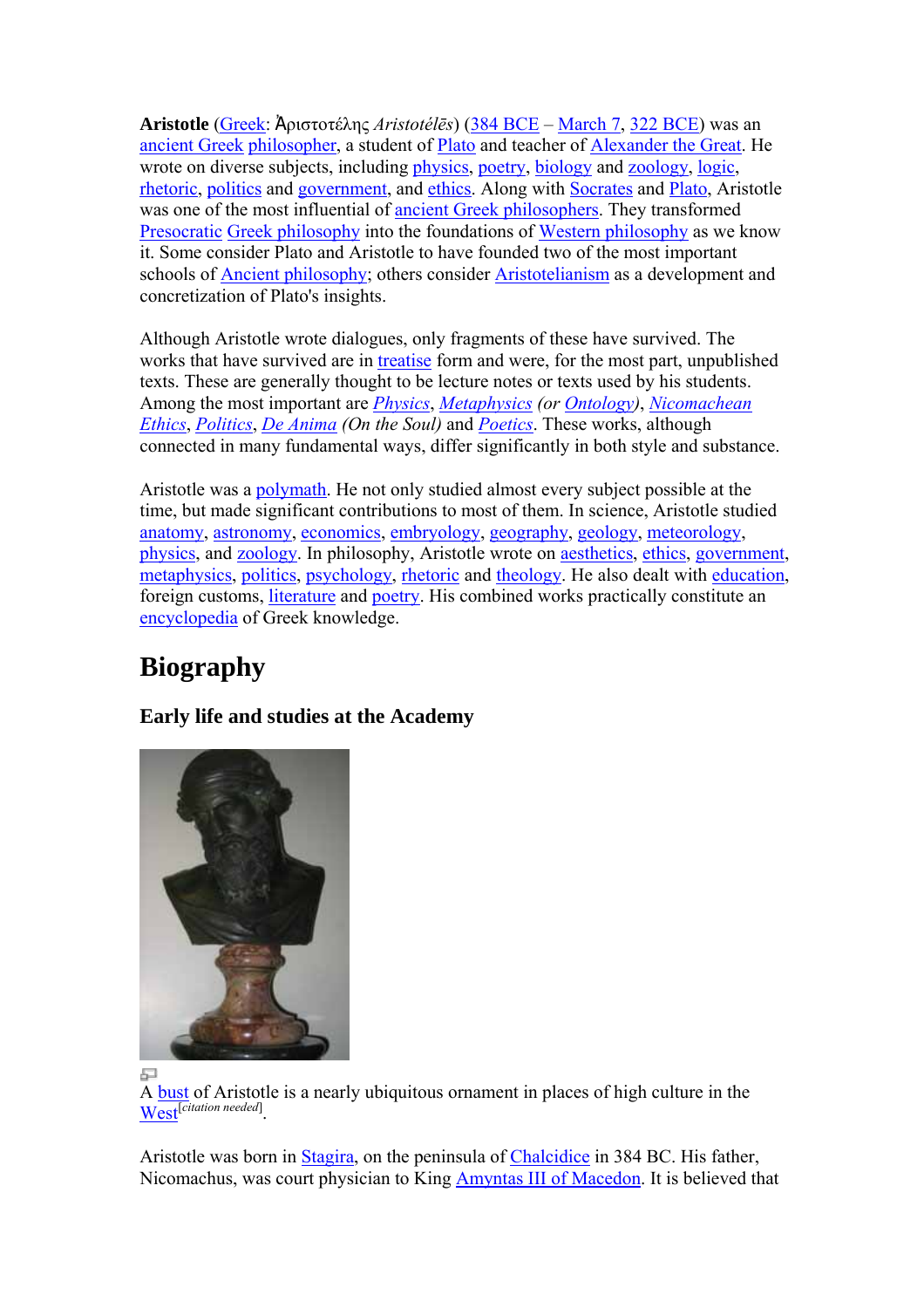Aristotle's ancestors held this position under various kings of the Macedon. He did not go to school, instead he was taught by his father. His father's medical knowledge was perhaps the inspiration for Aristotle's later interest in natural phenomena.

Little is known about his mother, Phaestis, who died early in Aristotle's life. His father Nicomachus died when Aristotle was ten, making him an [orphan](http://www.answers.com/topic/orphan). Then he was placed under the guardianship of his uncle, Proxenus of Atarneus, who also took over his education. He gave Aristotle significant instruction in [Greek,](http://www.answers.com/topic/greek-language) [rhetoric](http://www.answers.com/topic/rhetoric), and [poetry](http://www.answers.com/topic/poetry) (O'Connor *et al.*, 2004). Aristotle went to [Athens](http://www.answers.com/topic/athens) at the age of 18, and attended Plato's school for young Greek aristocracy (the *[Academy](http://www.answers.com/topic/academy)*). Aristotle quickly became Plato's favorite student.

From the age of 18 to 37 Aristotle remained at the Academy. The relationship between Plato and Aristotle has formed the subject of various legends, many of which depict Aristotle unfavourably. No doubt there were divergences of opinion between Plato, who took his stand on sublime, idealistic principles, and Aristotle, who even at that time showed a preference for the investigation of the facts and laws of the physical world. It is also probable that Plato suggested that Aristotle needed restraining rather than encouragement, but not that there was an open breach of friendship. In fact, Aristotle's conduct after the death of Plato, his continued associations with [Xenocrates](http://www.answers.com/topic/xenocrates) and other [Platonists,](http://www.answers.com/topic/platonic-idealism) and his allusions in his writings to Plato's doctrines prove that while there were conflicts of opinions between Plato and Aristotle, there was no lack of cordial appreciation or mutual forbearance. Legends that reflect Aristotle unfavourably are allegedly traceable to the [Epicureans,](http://www.answers.com/topic/epicureanism) although some doubt remains of this charge. If such legends were circulated widely by [patristic](http://www.answers.com/topic/church-fathers) writers such as [Justin Martyr](http://www.answers.com/topic/justin-martyr) and [Gregory Nazianzen,](http://www.answers.com/topic/gregory-of-nazianzus) the reason may rest in the exaggerated esteem which early [Christian](http://www.answers.com/topic/christianity) [heretics](http://www.answers.com/topic/heresy) had for Aristotle.

It is not exactly clear when in his life, but according to [Clearchus of Soli](http://www.answers.com/topic/clearchus-of-soli) in his work "De Somno" (apud: Josephus, Contra Apionem, I, 176-183:), Aristotle met a [Jew](http://www.answers.com/topic/jew) in [Asia Minor](http://www.answers.com/topic/anatolia) and regarded him very favorably, noting that there is something to learn from him. Clearchus of Soli quotes Aristoteles as: "'Well', said Aristotle, [...] 'the man was a Jew of Coele-Syria. These people are descended from the Indian philosophers. The philosophers, they say, are in India called Calani, in Syria by the territorial name of Jews; for the district which they inhabit is known as Judea. Their city has a remarkably odd name: they call it Hierusaleme. (180) Now this man, who entertained by a large circle of friends and was on his way from the interior to the coast, not only spoke Greek but had the soul of a Greek. (181) During my stay in Asia, he visited the same places as I did, and came to converse with me and some other scholars, to test our learning. But as one who had been intimate with many cultivated persons, it was rather he who imparted to us something of his own.*"* [Flavius Josephus](http://www.answers.com/topic/josephus) writes: "...he [Aristoteles] went on to speak of the great and astonishing endurance and sobriety displayed by this Jew in his manner of life." (trans. H. St. J. Tackery, The Loeb Classical Library, Cambridge (Mass.)-London)

### **Aristotle as philosopher and tutor**

After the death of Plato (347 BC), Aristotle was considered for the position of head of the Academy, but this was eventually awarded to Plato's nephew. Aristotle then went with Xenocrates to the court of Hermias, ruler of Atarneus in [Asia Minor.](http://www.answers.com/topic/anatolia) He married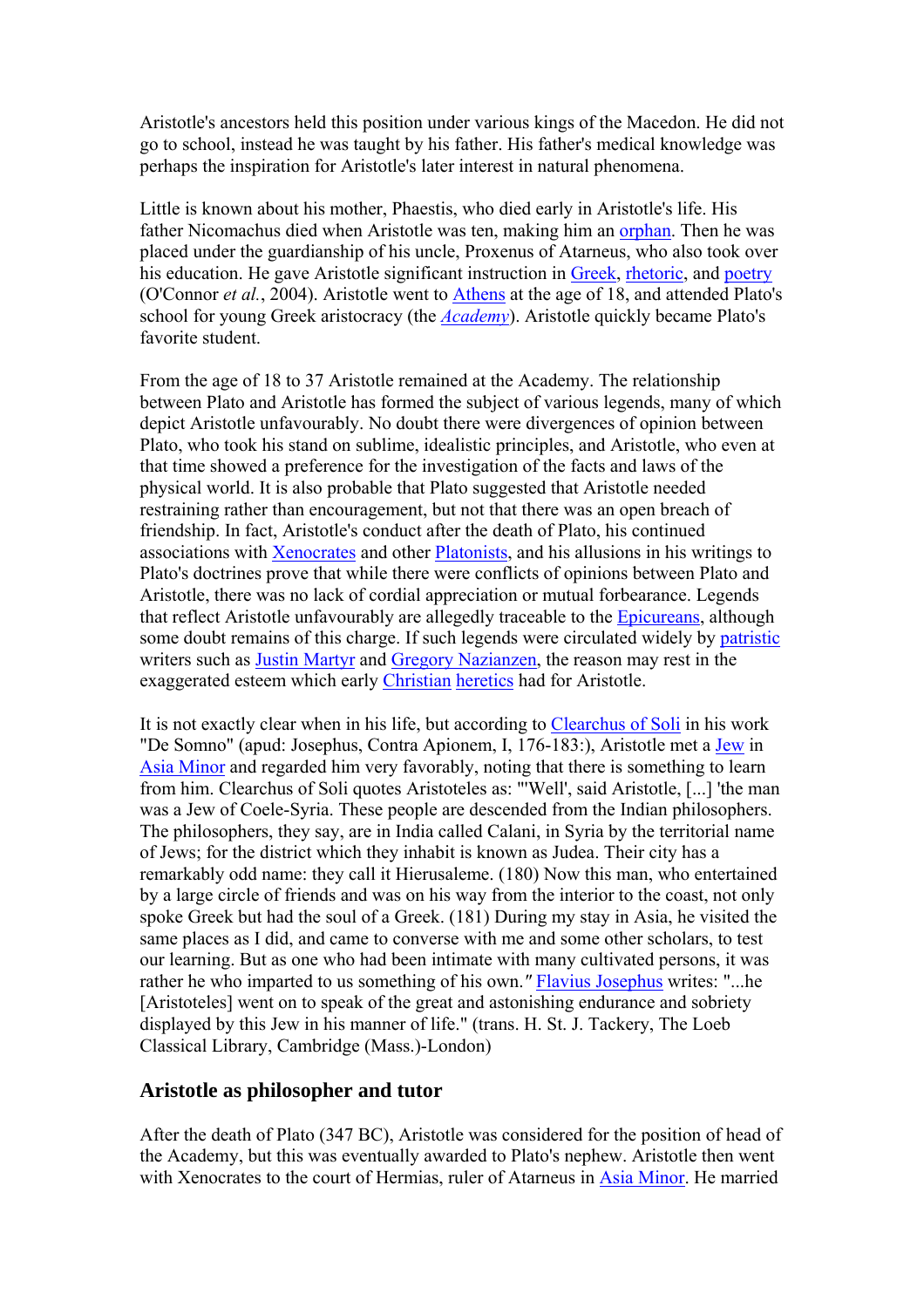Pythias, the niece of Hermias, and they had a daughter. They called her Pythias after her mother. In 344 BC, Hermias was murdered in a rebellion, and Aristotle went with his family to [Mytilene.](http://www.answers.com/topic/mytilene) It is also reported that he stopped on [Lesbos](http://www.answers.com/topic/lesbos-island) and briefly conducted biological research. Then, one or two years later, he was summoned to Pella, the Macedonian capital, by King [Philip II of Macedon](http://www.answers.com/topic/philip-ii-of-macedon) to become the tutor of [Alexander the Great](http://www.answers.com/topic/alexander-the-great), who was then 12.

[Plutarch](http://www.answers.com/topic/plutarch) wrote that Aristotle not only imparted to Alexander a knowledge of ethics and politics, but also of the most profound secrets of philosophy. We have much proof that Alexander profited by contact with the philosopher, and that Aristotle made prudent and beneficial use of his influence over the young prince (although [Bertrand](http://www.answers.com/topic/bertrand-russell)  [Russell](http://www.answers.com/topic/bertrand-russell) disputes this). Due to this influence, Alexander provided Aristotle with ample means for the acquisition of books and the pursuit of his scientific investigation.

It is possible that Aristotle also participated in the education of Alexander's boyhood friends, which may have included for example **Hephaestion** and **Harpalus**. Aristotle maintained a long correspondence with Hephaestion, eventually collected into a book, unfortunately now lost.

According to sources such as [Plutarch](http://www.answers.com/topic/plutarch) and [Diogenes,](http://www.answers.com/topic/diogenes) Philip burned down Aristotle's hometown of Stageira during the [340s BC;](http://www.answers.com/topic/340s-bc) Aristotle successfully requested that Alexander rebuild it. During his tutorship of Alexander, Aristotle was reportedly considered a second time for leadership of the Academy; his companion Xenocrates was selected instead.

### **Founder and master of the Lyceum**

In about 336 BC, Alexander departed on his Asiatic campaign, and Aristotle, who had served as an informal adviser (more or less) since Alexander ascended the Macedonian throne, returned to Athens and opened his own school of philosophy. He may, as [Aulus Gellius](http://www.answers.com/topic/aulus-gellius) says, have conducted a school of [rhetoric](http://www.answers.com/topic/rhetoric) during his former residence in Athens; but now, following Plato's example, he gave regular instruction in philosophy in a [gymnasium](http://www.answers.com/topic/gymnasium-ancient-greece) dedicated to [Apollo Lyceios,](http://www.answers.com/topic/apollo) from which his school has come to be known as the [Lyceum](http://www.answers.com/topic/lyceum-2). (It was also called the [Peripatetic](http://www.answers.com/topic/peripatetic) School because Aristotle preferred to discuss problems of philosophy with his pupils while walking around — *peripateo* — the shaded walks — *peripatoi* — surrounding the gymnasium).

During the thirteen years (335 BC–322 BC) which he spent as head of the Lyceum, Aristotle composed most of his writings. Imitating Plato, he wrote *[Dialogues](http://www.answers.com/topic/dialogue)* in which his doctrines were expounded in popular language. He also composed the surviving treatises, in which the exposition is more [didactic](http://www.answers.com/topic/didactic-poetry) and the language more technical than in the *Dialogues*. These writings succeeded in bringing together the works of his predecessors in Greek philosophy, and how he pursued, either personally or through others, his investigations in the realm of natural phenomena. [Pliny the Elder](http://www.answers.com/topic/pliny-the-elder) claimed that Alexander placed under Aristotle's orders all the hunters, fishermen, and fowlers of the royal kingdom and all the overseers of the royal forests, lakes, ponds and cattleranges; Aristotle's zoological works make this claim believable. Aristotle was fully informed about the doctrines of his predecessors, and [Strabo](http://www.answers.com/topic/strabo) asserted that he was the first to accumulate a great library.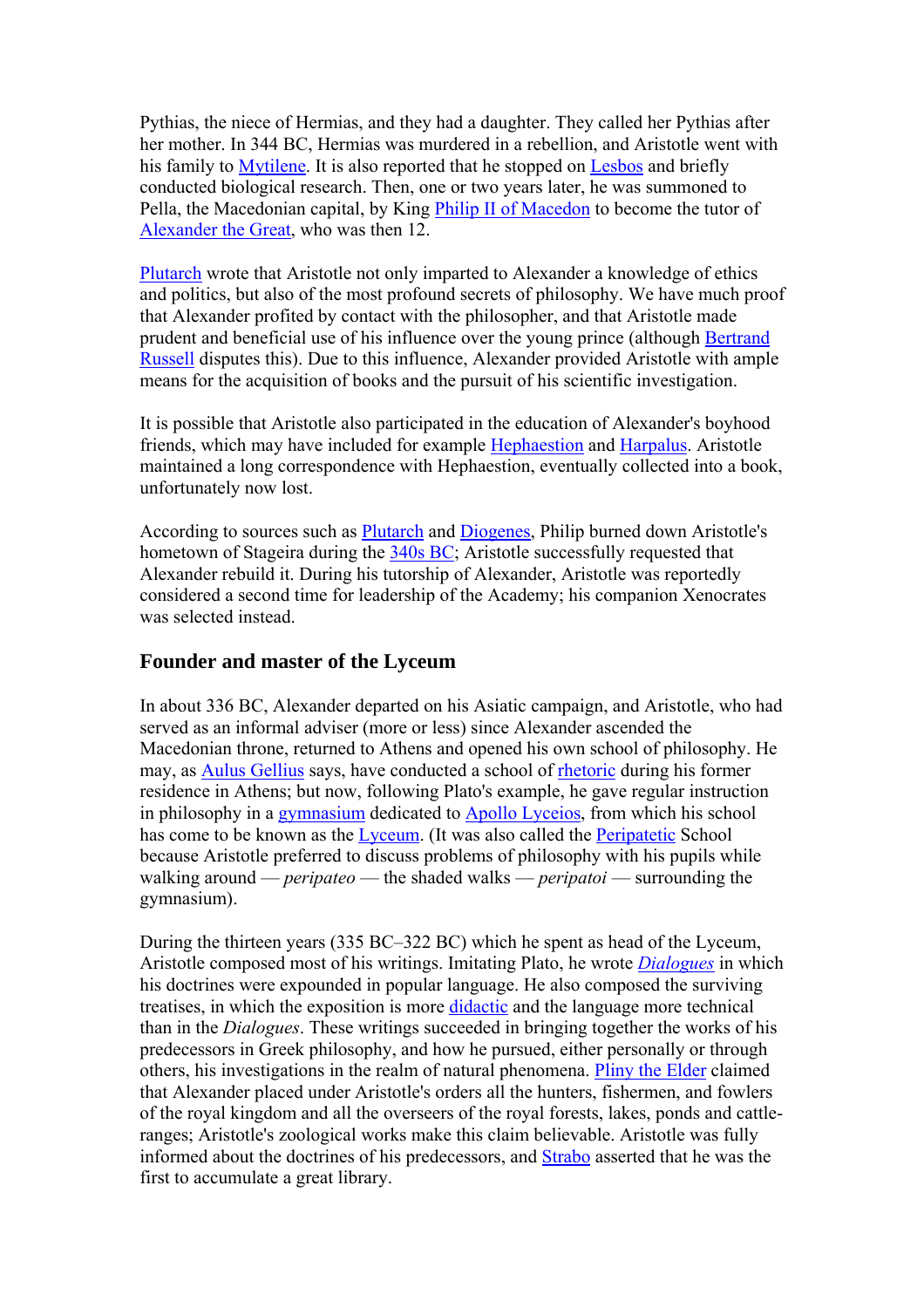During the last years of Aristotle's life his relations with Alexander became very strained, owing to the disgrace and punishment of [Callisthenes,](http://www.answers.com/topic/callisthenes) whom Aristotle had recommended to Alexander. Nevertheless, Aristotle continued to be regarded in Athens as a friend of Alexander and a representative of Macedonia. Consequently, when Alexander's death became known in Athens, and the outbreak occurred which led to the [Lamian war](http://www.answers.com/topic/lamian-war), Aristotle shared in the general unpopularity of the Macedonians. The charge of [impiety](http://www.answers.com/topic/impiety), which had been brought against [Anaxagoras](http://www.answers.com/topic/anaxagoras) and [Socrates,](http://www.answers.com/topic/socrates) was now brought against Aristotle. He left the city, saying, "I will not allow the Athenians to sin twice against philosophy" (*Vita Marciana* 41). He took up residence at his country house at [Chalcis](http://www.answers.com/topic/chalcis), in [Euboea,](http://www.answers.com/topic/euboea) and there he died the following year (322 BC). His death was due to a disease, reportedly 'of the stomach', from which he had long suffered. The story that his death was due to [hemlock](http://www.answers.com/topic/conium-1) poisoning, as well as the legend that he threw himself into the sea "because he could not explain the [tides,](http://www.answers.com/topic/tide)" are without historical foundation.

Aristotle's legacy, besides its impact on Western thought, also had a profound influence on Islamic thought and philosophy during the [Middle Ages.](http://www.answers.com/topic/middle-ages) Muslim thinkers such as [Avicenna,](http://www.answers.com/topic/avicenna) [Al-Farabi](http://www.answers.com/topic/al-farabi), and Yaqub ibn Ishaq al-Kindi<sup>[1]</sup> were a few of the major proponents of the [Aristotelian school](http://www.answers.com/topic/aristotelianism-3) of thought during the *[Golden Age of](http://www.answers.com/topic/islamic-golden-age)  [Islam](http://www.answers.com/topic/islamic-golden-age)*.

# **Methodology**

#### *For more details on this topic, see [Aristotle's theory of universals](http://www.answers.com/topic/aristotle-s-theory-of-universals).*

Aristotle defines his philosophy in terms of [essence,](http://www.answers.com/topic/essence) saying that philosophy is "the science of the universal essence of that which is actual". Plato had defined it as the "science of the [idea"](http://www.answers.com/topic/idea), meaning by idea what we should call the unconditional basis of [phenomena](http://www.answers.com/topic/phenomenon). Both pupil and master regard philosophy as concerned with the [universal;](http://www.answers.com/topic/universality-philosophy) Aristotle, however, finds the universal in [particular](http://www.answers.com/topic/particular) things, and called it the essence of things, while Plato finds that the universal exists apart from particular things, and is related to them as their [prototype](http://www.answers.com/topic/prototype) or [exemplar.](http://www.answers.com/topic/exemplar) For Aristotle, therefore, philosophic method implies the ascent from the study of particular phenomena to the knowledge of essences, while for Plato philosophic method means the descent from a knowledge of universal ideas to a contemplation of particular imitations of those ideas. In a certain sense, Aristotle's method is both [inductive](http://www.answers.com/topic/inductive-reasoning) and [deductive](http://www.answers.com/topic/deductive-reasoning-1), while Plato's is essentially deductive from *[a priori](http://www.answers.com/topic/a-priori-and-a-posteriori)* principles.

In Aristotle's terminology, the term *natural philosophy* corresponds to the phenomena of the natural world, which include: [motion,](http://www.answers.com/topic/motion-physics) [light](http://www.answers.com/topic/light), and the [laws of physics.](http://www.answers.com/topic/organic-law) Many centuries later these subjects would become the basis of modern science, as studied through the [scientific method.](http://www.answers.com/topic/scientific-method) In modern times the term *philosophy* has come to be more narrowly understood as metaphysics, distinct from empirical study of the natural world via the physical sciences. In contrast, in Aristotle's time and use, [philosophy](http://www.answers.com/topic/philosophy) was taken to encompass all facets of intellectual inquiry.

In the larger sense of the word, Aristotle makes philosophy coextensive with [reasoning,](http://www.answers.com/topic/reasoning) which he also called "science". Note, however, that his use of the term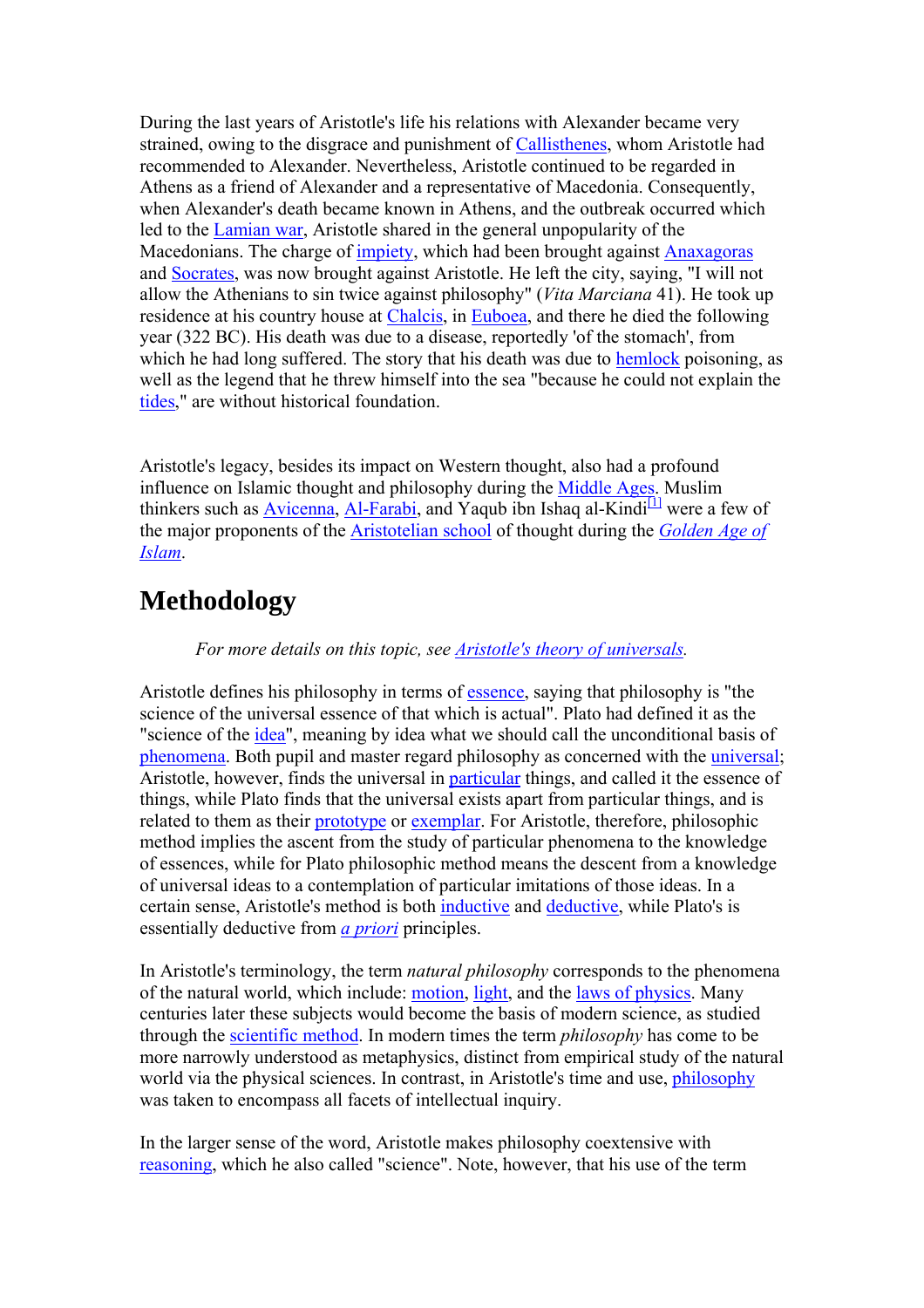*science* carries a different meaning than that covered by the term [scientific method.](http://www.answers.com/topic/scientific-method) "All science (*dianoia*) is either practical, poetical or theoretical". By practical science he means ethics and politics; by poetical science, he means the study of poetry and the other fine arts; while by theoretical science he means physics, [mathematics](http://www.answers.com/topic/mathematics), and metaphysics.

Metaphysics, philosophy in the strictest sense, he defines as "the knowledge of [immaterial](http://www.answers.com/topic/immaterialism-1) being", and calls it "first philosophy", "the theologic science" or of "being in the highest degree of abstraction". If logic, or, as Aristotle calls it, [Analytic](http://www.answers.com/topic/analytic), be regarded as a study preliminary to philosophy, we have as divisions of Aristotelian philosophy (1) [Logic](http://www.answers.com/topic/logic-1); (2) Theoretical Philosophy, including [Metaphysics](http://www.answers.com/topic/metaphysics), [Physics,](http://www.answers.com/topic/physics) [Mathematics,](http://www.answers.com/topic/mathematics) (3) Practical Philosophy; and (4) Poetical Philosophy.

# **Aristotle's epistemology**

## **Logic**

*Main article: [Aristotelian logic](http://www.answers.com/topic/aristotelian-logic) For more details on this topic, see [Non-Aristotelian logic.](http://www.answers.com/topic/non-aristotelian-logic)*

Aristotle's conception of logic was the dominant form of logic up until the advances in [mathematical logic](http://www.answers.com/topic/mathematical-logic) in the 19th century. Kant states in the *Critique of Pure Reason* that Aristotle's theory of logic had arrived at a complete account of the core of deductive inference.

## **History**

Aristotle "says that 'on the subject of reasoning' he 'had nothing else on an earlier date to speak of'" (Bocheński, 1951). However, Plato reports that [syntax](http://www.answers.com/topic/syntax) was thought of before him, by Prodikos of Keos, who was concerned by the right use of words. Logic seems to have emerged from [dialectics](http://www.answers.com/topic/dialectic); the earlier philosophers used concepts like *[reductio ad absurdum](http://www.answers.com/topic/reductio-ad-absurdum)* as a rule when discussing, but never understood its logical implications. Even Plato had difficulties with logic. Although he had the idea of constructing a system for [deduction](http://www.answers.com/topic/deduction), he was never able to construct one. Instead, he relied on his [dialectic,](http://www.answers.com/topic/dialectic) which was a confusion between different sciences and methods (Bocheński, 1951). Plato thought that deduction would simply follow from [premises](http://www.answers.com/topic/premise), so he focused on having good premises so that the [conclusion](http://www.answers.com/topic/conclusion) would follow. Later on, Plato realized that a method for obtaining the conclusion would be beneficial. Plato never obtained such a method, but his best attempt was published in his book *Sophist*, where he introduced his division method (Rose, 1968).

### **Analytics and the** *Organon*

### *Main article: [Organon](http://www.answers.com/topic/aristotelian-logic)*

What we today call *Aristotelian logic*, Aristotle himself would have labelled "analytics". The term "logic" he reserved to mean *dialectics*. Most of Aristotle's work is probably not in its original form, since it was most likely edited by students and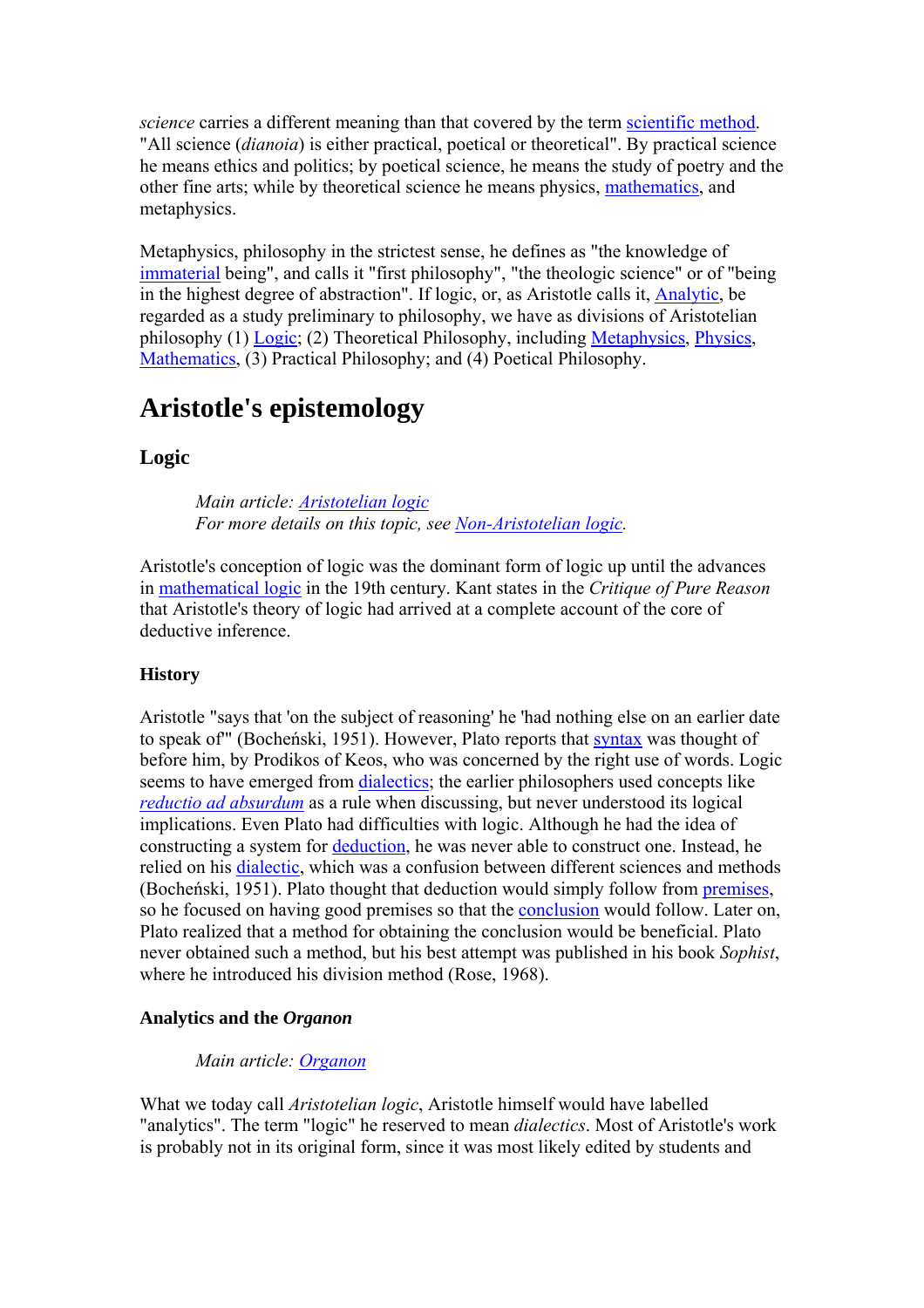later lecturers. The logical works of Aristotle were compiled into six books in about the early 1st century AD:

- 1. *Categories*
- 2. *On Interpretation*
- 3. *Prior Analytics*
- 4. *Posterior Analytics*
- 5. *Topics*
- 6. *On Sophistical Refutations*

The order of the books (or the teachings from which they are composed) is not certain, but this list was derived from analysis of Aristotle's writings. It goes from the basics, the analysis of simple terms in the Categories, to the study of more complex forms, namely, syllogisms (in the Analytics) and dialetics (in the Topics and Sophistical Refutations). There is one volume of Aristotle's concerning logic not found in the *Organon*, namely the fourth book of *Metaphysics.* (Bocheński, 1951).

### **Modal logic**

Aristotle is also the creator of [syllogisms](http://www.answers.com/topic/syllogism) with modalities [\(modal logic\)](http://www.answers.com/topic/modal-logic-3). The word modal refers to the word 'modes', explaining the fact that modal logic deals with the modes of [truth](http://www.answers.com/topic/truth). Aristotle introduced the qualification of 'necessary' and 'possible' premises. He constructed a logic which helped in the evaluation of truth but which was difficult to interpret. (Rose, 1968).

### **Science**



石 Aristotle, by Francesco Hayez

In the period between his two stints in Athens, between his times at the Academy and the Lyceum, Aristotle conducted most of the scientific thinking and research for which he is now most renowned. In fact, most of Aristotle's life was devoted to the study of the objects of natural science. Aristotle's Metaphysics contains observations on the nature of numbers but he made no original contributions to Mathematics. He did, however, perform original research in the natural sciences, including: botany,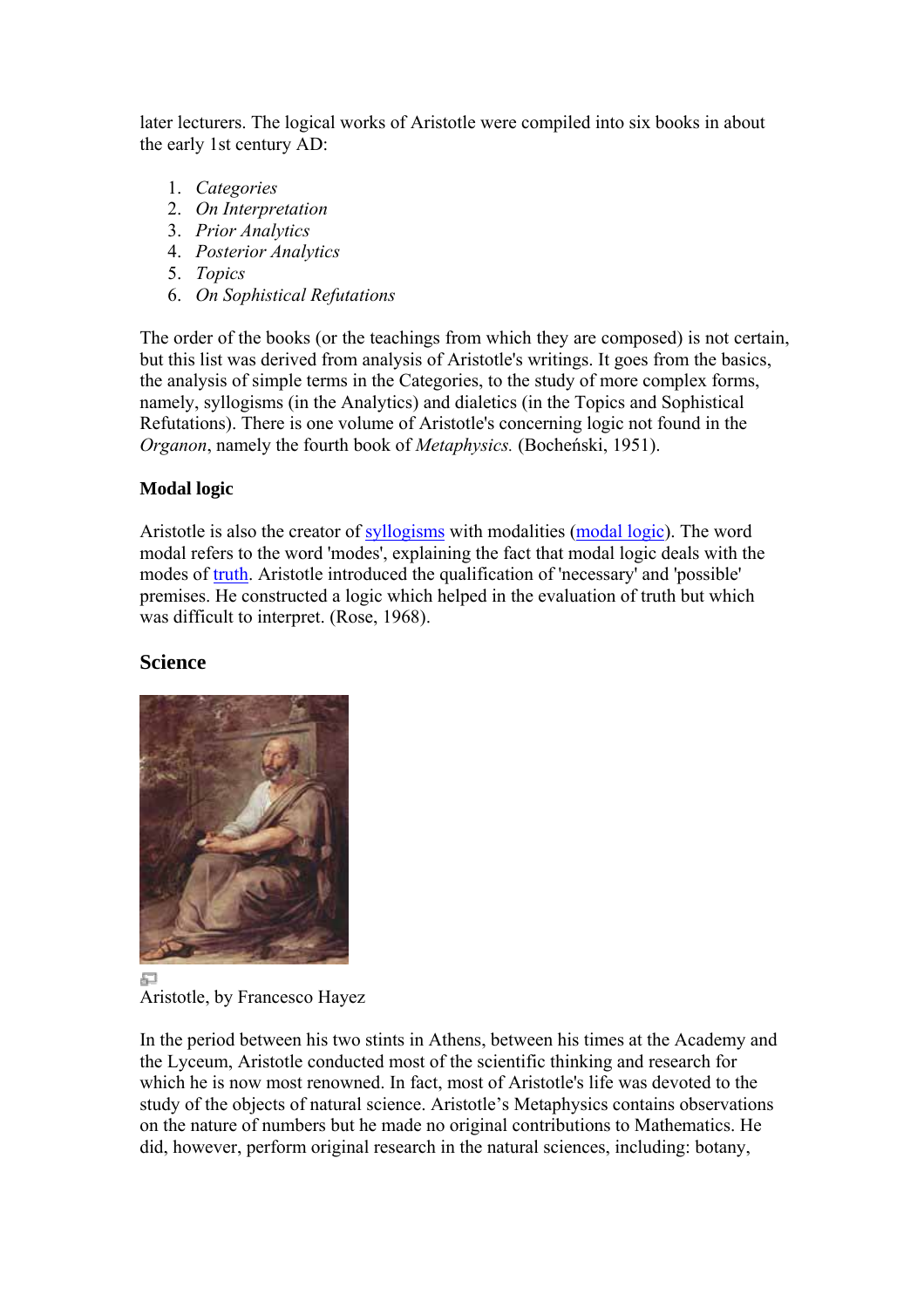zoology, physics, astronomy, chemistry, meteorology, geometry and several other sciences.

Aristotle's writings on science are largely qualitative, not quantitative. Beginning in the sixteenth century, scientists began applying mathematics to the physical sciences, and Aristotle's work in this area was found to be hopelessly inadequate. His failings were largely down to lacking concepts like mass, velocity, force, and temperature. He had a notion of what speed and temperature was, but no quantitative understanding of them. This was partly due to not having basic experimental apparatus, like a clock or thermometer.

His writings provide an account of many scientific observations, but there are some curious errors. For example, in his *[History of Animals](http://www.answers.com/topic/history-of-animals)* he claimed that human males have more teeth than females. In a similar vein, Galileo showed by simple experiments that Aristotle's theory that the heavier object falls faster than a lighter object is incorrect.

Some have alleged that Aristotle regularly started from theory and twisted facts to fit it. For instance he observed living things on earth, in the oceans, and in the air. From this he concluded there must be fire beings living on the moon. This is obviously absurd. In his defence, there are very few passages like this. In many passages Aristotle suggest that facts must be collected before an axiomatized deductive science can be built. But Aristotle never had all the facts, and thought he had facts when he had only falsehoods.

In places, Aristotle goes too far in deriving 'laws of the universe' from simple observation and over-stretched [reason](http://www.answers.com/topic/reason). Today's [scientific method](http://www.answers.com/topic/scientific-method) assumes that thinking without sufficient facts often leads people astray, and one must be much stricter than Aristotle was in comparing one's ideas to the actual world through experimentation; only then can one discern if one's hypothesis corresponds to reality.

Aristotle also had some scientific blind spots, the largest being his inability to see the application of mathematics to physics. Aristotle held that physics was about changing objects with a reality of their own, whereas mathematics was about unchanging objects without a reality of their own. In this philosophy, he could not imagine that there was a relationship between them. He also posited a flawed cosmology that we may discern in selections of the *Metaphysics*. His cosmology would gain much acceptance up until the 1500s. From the 3rd century to the 1500s, the dominant view held that the Earth was the centre of the universe; of course, we now know that the Earth is not even the centre of our own solar system.

Aristotle's scientific shortcomings should not mislead you into forgetting the immense advances that he made in the many fields of science. For instance, he founded logic as a formal science and created foundations to biology that were not superseded for two millennia. Also, he introduced the fundamental notion that nature is composed of things that change and that studying such changes can provide useful knowledge. This made the study of physics, and all other sciences, respectable. This observation, though, goes beyond physics and is really the subject matter of metaphysics.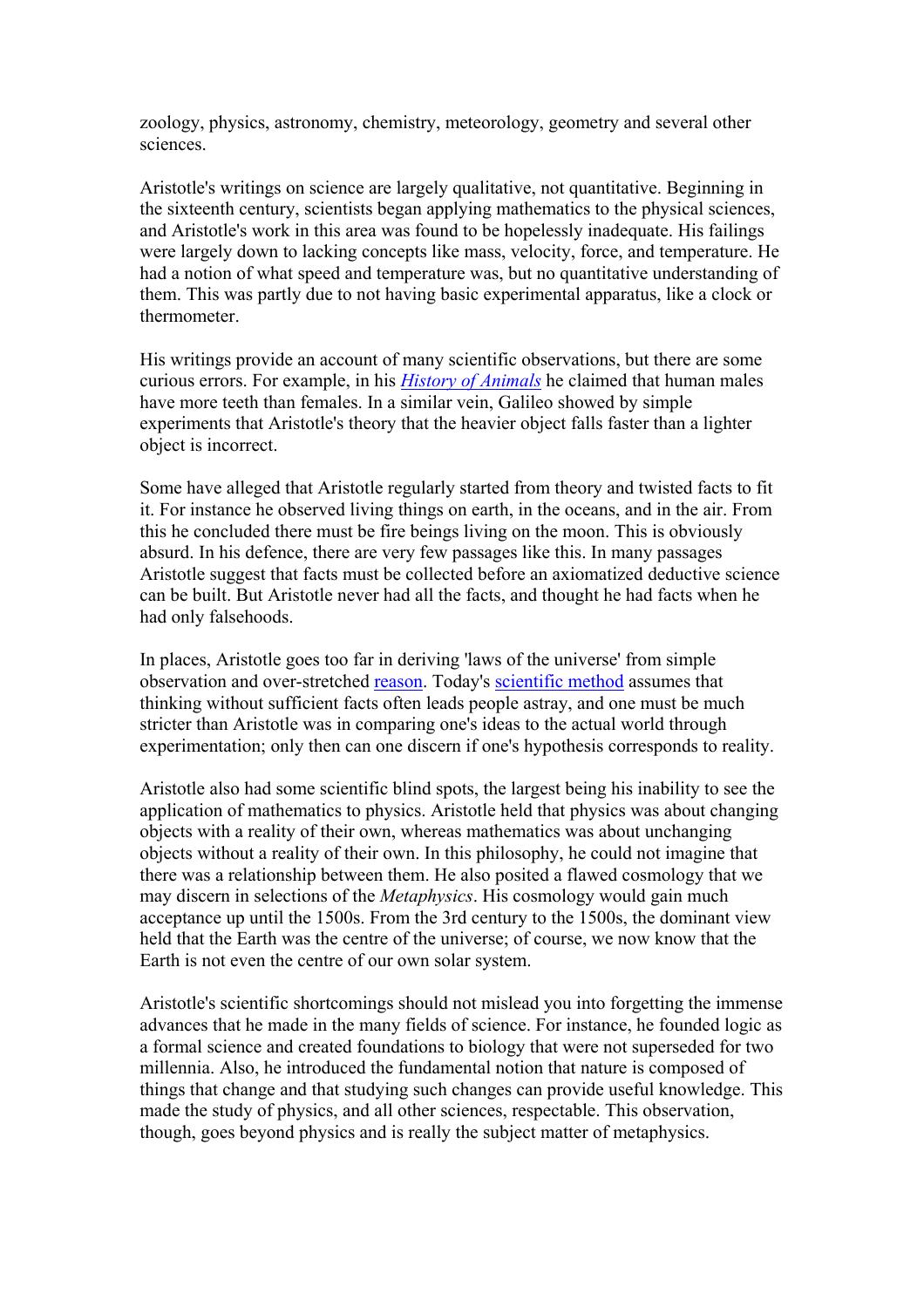# **Aristotle's metaphysics**

# **Causality**

The [Material Cause](http://www.answers.com/topic/material-cause) is that from which a thing comes into existence as from its parts, constituents, substratum or materials. This reduces the explanation of causes to the parts (factors, elements, constituents, ingredients) forming the whole (system, structure, compound, complex, composite, or combination) (the part-whole causation).

The [Formal Cause](http://www.answers.com/topic/formal-cause) tells us what a thing is, that any thing is determined by the definition, form, pattern, essence, whole, synthesis, or archetype. It embraces the account of causes in terms of fundamental principles or general laws, as the whole (macrostructure) is the cause of its parts (the whole-part causation).

The [Efficient Cause](http://www.answers.com/topic/efficient-cause-1) is that from which the change or the ending of the change first starts. It identifies 'what makes of what is made and what causes change of what is changed' and so suggests all sorts of agents, nonliving or living, acting as the sources of change or movement or rest. Representing the current understanding of causality as the relation of cause and effect, this covers the modern definitions of "cause" as either the agent or agency or particular events or states of affairs.

The [Final Cause](http://www.answers.com/topic/purpose) is that for the sake of which a thing exists or is done, including both purposeful and instrumental actions and activities. The final cause or telos is the purpose or end that something is supposed to serve, or it is that from which and that to which the change is. This also covers modern ideas of mental causation involving such psychological causes as volition, need, motivation, or motives, rational, irrational, ethical, all that gives purpose to behavior.

Additionally, things can be causes of one another, causing each other reciprocally, as hard work causes fitness and vice versa, although not in the same way or function, the one is as the beginning of change, the other as the goal. [Thus Aristotle first suggested a reciprocal or circular causality as a relation of mutual dependence or action or influence of cause and effect.] Also, Aristotle indicated that the same thing can be the cause of contrary effects, its presence and absence may result in different outcomes.

Aristotle marked two modes of causation: proper (prior) causation and accidental (chance) causation. All causes, proper and incidental, can be spoken as potential or as actual, particular or generic. The same language refers to the effects of causes, so that generic effects assigned to generic causes, particular effects to particular causes, operating causes to actual effects. Essentially, causality does not suggest a temporal relation between the cause and the effect.

All further investigations of causality will consist of imposing the favorite hierarchies on the order causes, such as final > efficient> material > formal ([Thomas Aquinas\)](http://www.answers.com/topic/thomas-aquinas), or of restricting all causality to the material and efficient causes or to the efficient causality (deterministic or chance) or just to regular sequences and correlations of natural phenomena (the natural sciences describing how things happen instead of explaining the whys and wherefores).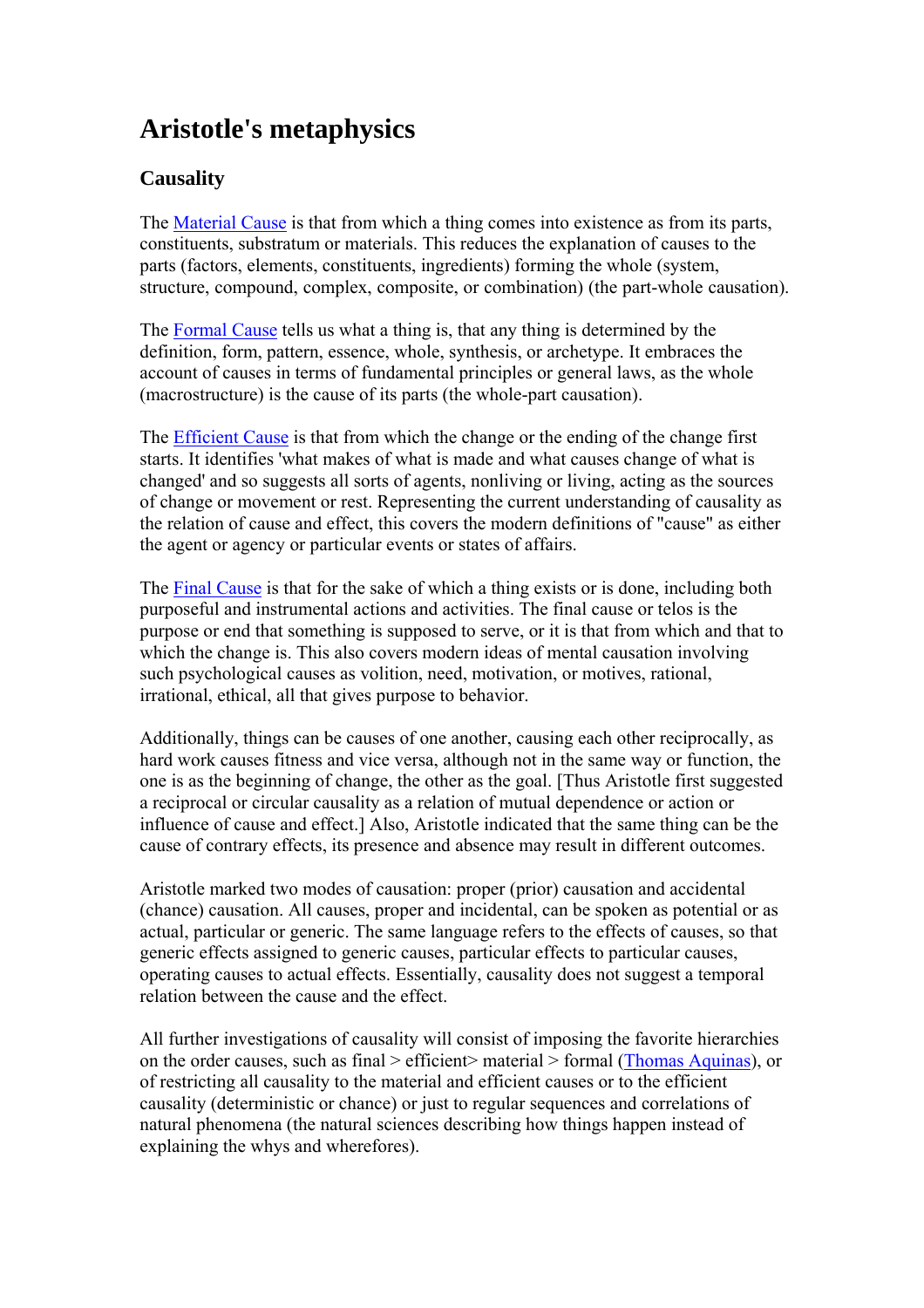# **Chance and spontaneity**

Spontaneity and chance are causes of effects. Chance as an incidental cause lies in the realm of accidental things. It is "from what is spontaneous" (but note that what is spontaneous does not come from chance). For a better understanding of Aristotle's conception of "chance" it might be better to think of "coincidence": Something takes place by chance if a person sets out with the intent of having one thing take place, but with the result of another thing (not intended) taking place. For example: A person seeks donations. That person may find another person willing to donate a substantial sum. However, if the person seeking the donations met the person donating, not for the purpose of collecting donations, but for some other purpose, Aristotle would call the collecting of the donation by that particular donator a result of chance. It must be unusual that something happens by chance. In other words, if something happens all or most of the time, we cannot say that it is by chance.

However, chance can only apply to human beings, it is in the sphere of moral actions. According to Aristotle, chance must involve choice (and thus deliberation), and only humans are capable of deliberation and choice. "What is not capable of action cannot do anything by chance" (*Physics*, 2.6).

### **Substance, potentiality and actuality**

Aristotle examines the concept of [substance](http://www.answers.com/topic/substance) (*ousia*) in his [Metaphysics,](http://www.answers.com/topic/metaphysics) Book VII and he concludes that a particular **substance** is a combination of both **matter** and **form**. As he proceeds to the book VIII, he concludes that the matter of the substance is the [substratum](http://www.answers.com/topic/substratum) or the stuff of which is composed e.g. the matter of the house are the bricks, stones, timbers etc., or whatever constitutes the *potential* house. While the form of the substance, is the *actual* house, namely 'covering for bodies and chattels' or any other differentia. The formula that gives the components is the account of the matter, and the formula that gives the differentia is the account of the form (Metaphysics VIII, 1043a 10-30).

With regard to the change (*kinesis*) and its causes now, as he defines in his [Physics](http://www.answers.com/topic/physics-aristotle) and [On Generation and Corruption](http://www.answers.com/topic/on-generation-and-corruption) 319b-320a, he distinguishes the coming to be from 1. growth and diminution, which is change in quantity 2. locomotion, which change in space and 3. alteration, which is change in quality. The coming to be is a change where nothing persists of which the resultant is property. In that particular change he introduces the concept of potentiality (*dynamis*) and [actuality](http://www.answers.com/topic/modal-logic-3) (*entelecheia*) in association with the matter and the form.

Referring to potentiality, is what a thing is capable of doing, or being acted upon, if it is not prevented from something else. For example, a seed of a plant in the soil is potentially (*dynamei*) plant, and if is not prevented by something, it will become a plant. Potentially beings can either 'act' (*poiein*) or 'be acted upon' (*paschein*), as well as can be either innate or come by practice or learning. For example, the eyes possess the potentiality of sight (innate - being acted upon), while the capability of playing the flute can be possessed by learning (exercise - acting).

Referring now to [actuality](http://www.answers.com/topic/modal-logic-3), this is the fulfillment of the **end** of the potentiality. Because the **end** (*telos*) is the principle of every change, and for the sake of the end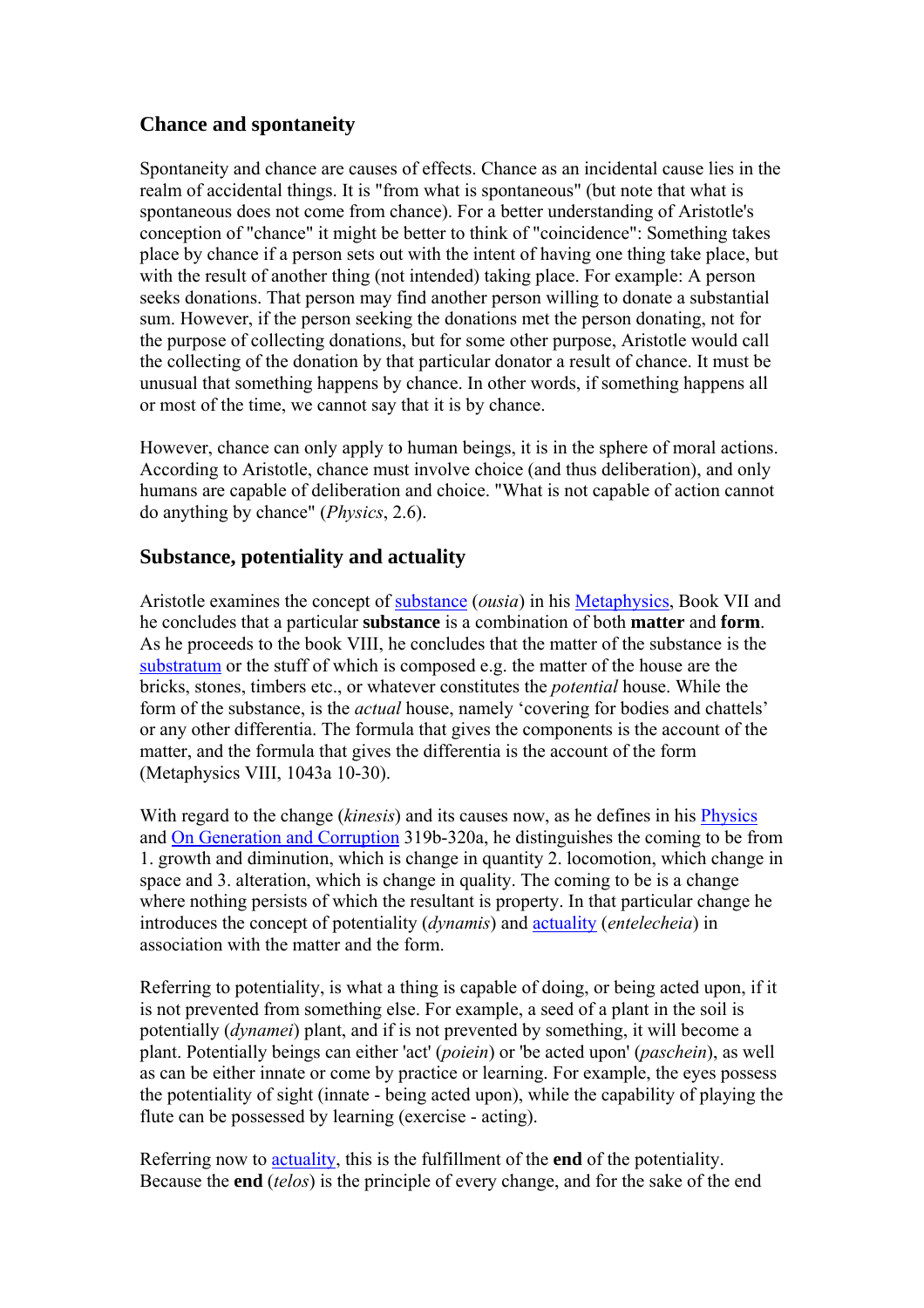exists potentiality, therefore actuality is the end. Referring then to our previous example, we could say that actuality is when the seed of the plant becomes a plant.

" For that for the sake of which a thing is, is its principle, and the becoming is for the sake of the end; and the actuality is the end, and it is for the sake of this that the potentiality is acquired. For animals do not see in order that they may have sight, but they have sight that they may see." (Aristotle, Metaphysics IX 1050a 5-10).

In conclusion, the **matter** of the house is its **potentiality** and the **form** is its **actuality**. The [Formal Cause](http://www.answers.com/topic/formal-cause) (*aitia*) then of that change from potential to actual house, is the [reason](http://www.answers.com/topic/reason) (*logos*) of the house builder and the [Final Cause](http://www.answers.com/topic/purpose) is the end, namely the house itself. Then Aristotle proceeds and concludes that the actuality is prior to potentiality in formula, in time and in substantiality.

With this [definition](http://www.answers.com/topic/definition) of the [particular](http://www.answers.com/topic/particular) substance (**matter and form**) Aristotle tries to solve the problem of the unity of the beings; *e.g.*, what is that makes the man one? Since, according to [Plato](http://www.answers.com/topic/plato-philosopher) there are two Ideas: animal and biped, how then is man a unity? However, according to Aristotle, the potential being (matter) and the actual one (form) are one and the same thing. (Aristotle, Metaphysics VIII 1045a-b).

### **The five elements**

*Main article: [Five Elements](http://www.answers.com/topic/five-elements)*

- [Fire](http://www.answers.com/topic/fire-classical-element), which is hot and dry.
- [Earth,](http://www.answers.com/topic/earth-wordnet) which is cold and dry.
- [Air](http://www.answers.com/topic/air-classical-element), which is hot and wet.
- [Water](http://www.answers.com/topic/water-classical-element), which is cold and wet.
- [Aether,](http://www.answers.com/topic/aether-classical-element) which is the divine substance that makes up the heavenly spheres and heavenly bodies (stars and planets).

Each of the four earthly elements has its natural place; the earth at the centre of the universe, then water, then air, then fire. When they are out of their natural place they have natural motion, requiring no external cause, which is towards that place; so bodies sink in water, air bubbles up, rain falls, flame rises in air. The heavenly element has perpetual circular motion.

# **Aristotle's ethics**

### *Main article: [Aristotelian ethics](http://www.answers.com/topic/aristotelian-ethics)*

Although Aristotle wrote several works on [ethics,](http://www.answers.com/topic/ethics-legal-term) the major one was the *[Nicomachean Ethics](http://www.answers.com/topic/nicomachean-ethics)*, which is considered one of Aristotle's greatest works; it discusses [virtues](http://www.answers.com/topic/virtue). The ten books which comprise it are based on notes from his lectures at the [Lyceum](http://www.answers.com/topic/lyceum-2) and were either edited by or dedicated to Aristotle's son, [Nicomachus](http://www.answers.com/topic/nicomachus).

Aristotle believed that ethical knowledge is not *precise* knowledge, like [logic](http://www.answers.com/topic/logic-1) and [mathematics,](http://www.answers.com/topic/mathematics) but *general knowledge* like knowledge of nutrition and exercise. Also,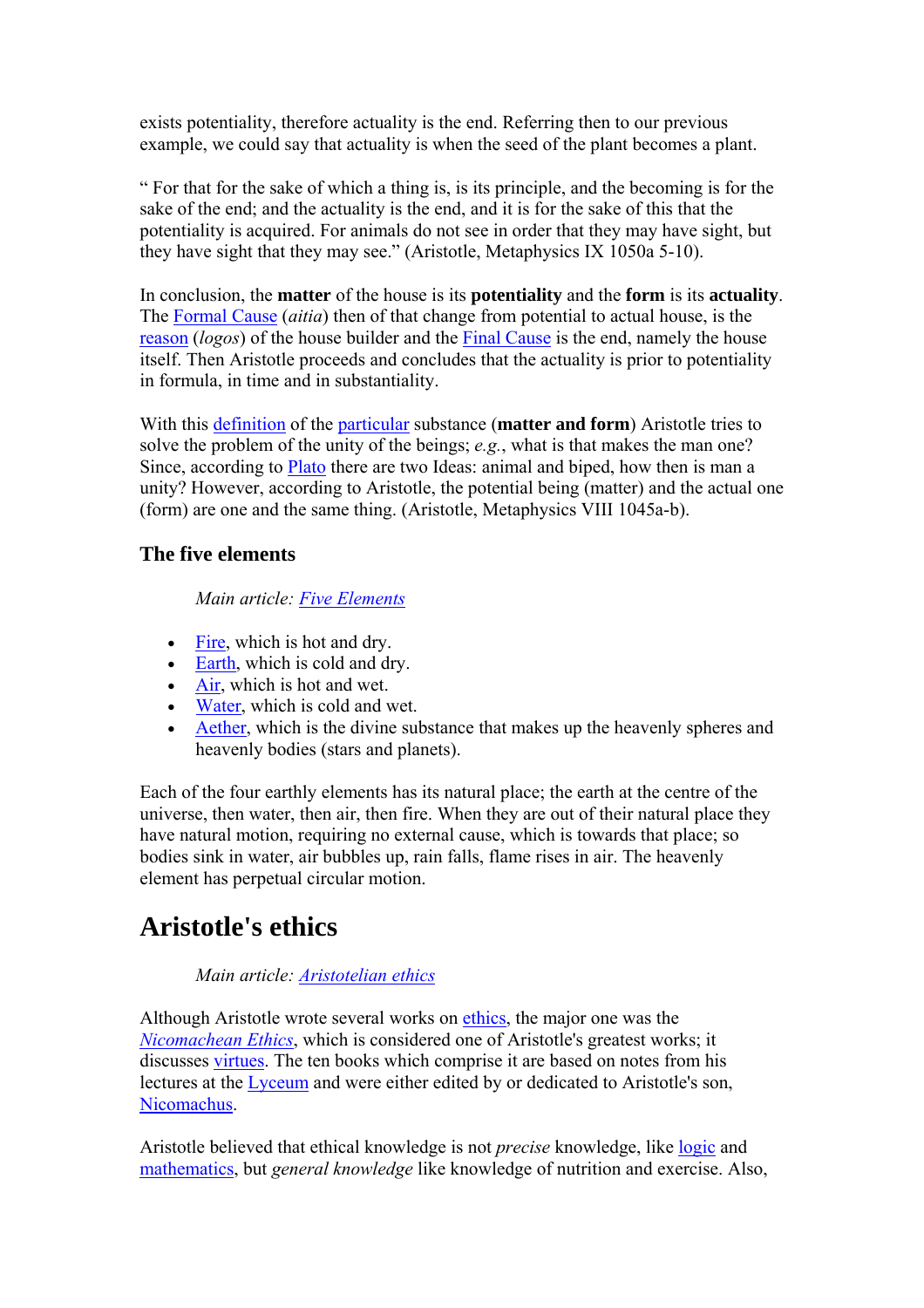as it is a practical discipline rather than a [theoretical](http://www.answers.com/topic/theory) one; he thought that in order to become "good", one could not simply study what virtue *is*; one must actually be virtuous. Analogously, in order to become good at a sport like football, one does not simply study but also practices. Aristotle first establishes what was virtuous. He began by determining that everything was done with some goal in mind and that goal is 'good.' The ultimate goal he called the *Highest Good*.

Aristotle contended that happiness could not be found only in pleasure or only in fame and honor. He finally finds happiness "by ascertaining the specific function of man". But what is this function that will bring happiness? To determine this, Aristotle analyzed the soul and found it to have three parts: the Nutritive Soul (plants, animals and humans), the Perceptive Soul (animals and humans) and the Rational Soul (humans only). Thus, a human's function is to do what makes it human, to be good at what sets it apart from everything else: the ability to reason or *Nous*. A person that does this is the happiest because they are fulfilling their purpose or nature as found in the rational soul. Depending on how well they did this, Aristotle said people belonged to one of four categories: the Virtuous, the Continent, the Incontinent and the Vicious.

Aristotle believed that every ethical virtue is an intermediate condition between [excess](http://www.answers.com/topic/excess-4) and [deficiency.](http://www.answers.com/topic/deficiency-1) This does not mean Aristotle believed in moral relativism, however. He set certain emotions (e.g., hate, envy, jealousy, spite, etc.) and certain actions (e.g., adultery, theft, murder, etc.) as always wrong, regardless of the situation or the circumstances.

In the Nicomachean Ethics Aristotle often focused on finding the mean between two extremes of any particular subject; whether it be justice, courage, wealth and so forth. For example, courage is a mean between two feelings (fear and confidence) and an action (the courageous act). Too much fear or too little confidence leads to cowardice, and too little fear or too much confidence can lead to rash, foolish choices. Aristotle says that finding this middle ground is essential to reaching eudemonia, the ultimate form of godlike consciousness. This middle ground is often referred to as The Golden Mean.

Aristotle also wrote about his thoughts on the concept of justice in the Nicomachean Ethics. In these chapters, Aristotle defined justice in two parts, general justice and particular justice. General justice is Aristotle's form of universal justice that can only exist in a perfect society. Particular justice is where punishment is given out for a particular crime or act of injustice. This is where Aristotle says an educated judge is needed to apply just decisions regarding any particular case. This is where we get the concept of the scales of justice, the blindfolded judge symbolizing blind justice, balancing the scales, weighing all the evidence and deliberating each particular case individually. Homonymy is an important theme in Aristotle's justice because one form of justice can apply to one, while another would be best suited for a different person/case. Aristotle says that developing good habits can make a good human being and that practicing the use of The golden mean when applicable to virtues will allow a human being to live a healthy, happy life.

# **Aristotle's critics**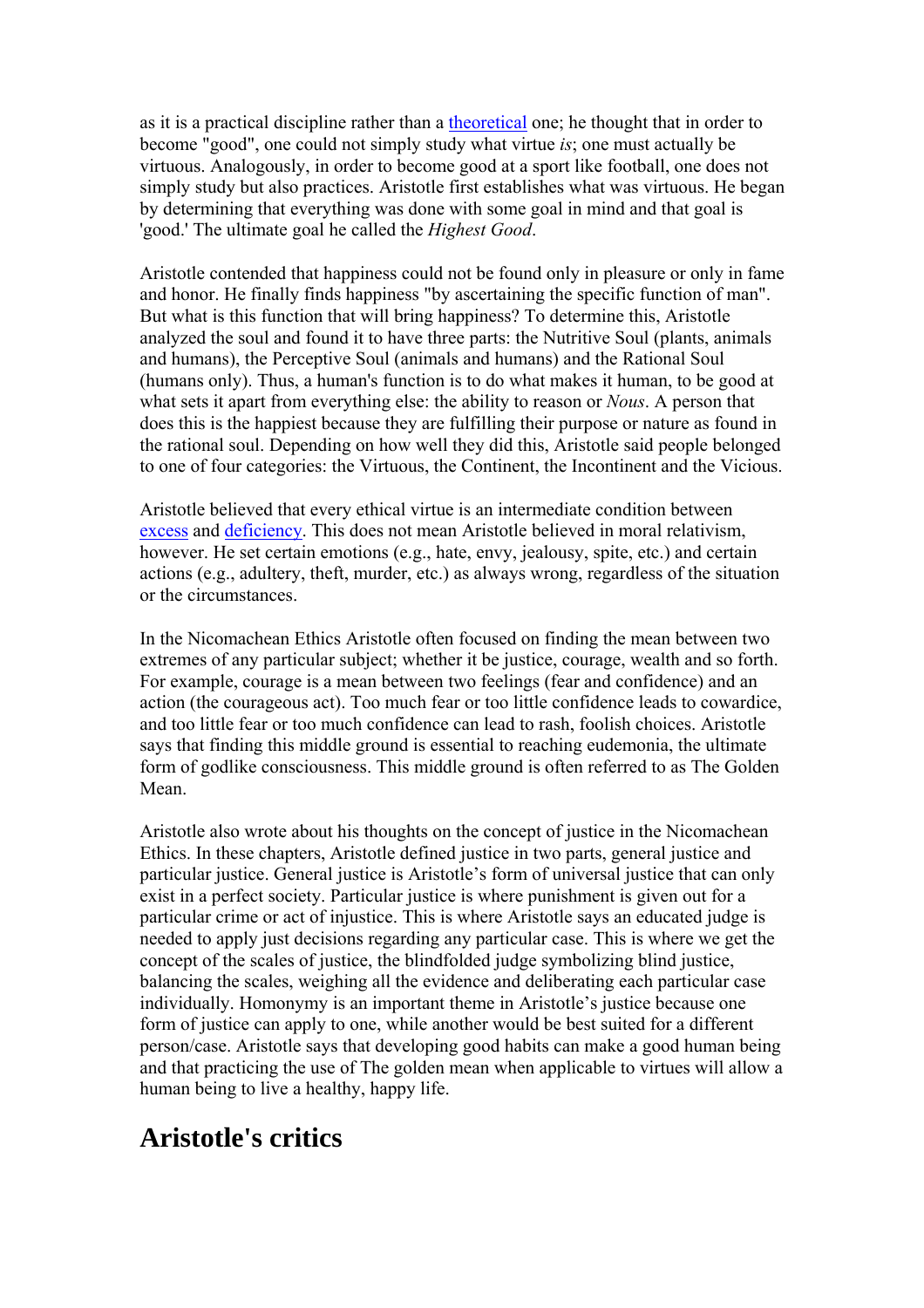## **The neutrality of this article or section may be compromised by weasel words.**

You can help Wikipedia by improving weasel-worded statements.

This article or section does not cite its **references or sources.** You can help Wikipedia by introducing appropriate citations. This article has been tagged since **November 2006**.



[Plato](http://www.answers.com/topic/plato-philosopher) (left) and Aristotle (right), a detail of *[The School of Athens](http://www.answers.com/topic/the-school-of-athens)*, a fresco by [Raphael](http://www.answers.com/topic/raphael). Aristotle gestures to the earth, representing his belief in knowledge through empirical observation and experience, whilst Plato gestures to the heavens, representing his belief in [The Forms.](http://www.answers.com/topic/theory-of-forms)

Aristotle has been criticized on several grounds.

- His analysis of procreation is frequently criticized on the grounds that it presupposes an active, ensouling masculine element bringing life to an inert, passive, lumpen female element; it is on these grounds that some feminist critics refer to Aristotle as a misogynist[*citation needed*] .
- At times, the objections that Aristotle raises against the arguments of his own teacher, [Plato](http://www.answers.com/topic/plato-philosopher), appear to rely on faulty interpretations of those arguments[*citation needed*] .
- Although Aristotle advised, against Plato, that knowledge of the world could only be obtained through experience, he frequently failed to take his own advice<sup>[citation needed]</sup>. Aristotle conducted projects of careful *empirical* investigation, but often drifted into [abstract](http://www.answers.com/topic/abstraction-4) logical reasoning, with the result that his work was littered with conclusions that were not supported by empirical evidence: for example, his assertion that objects of different [mass](http://www.answers.com/topic/mass) fall at different speeds under [gravity](http://www.answers.com/topic/gravity), which was later refuted by John [Philoponus](http://www.answers.com/topic/john-philoponus) (credit is often given to [Galileo](http://www.answers.com/topic/galileo-galilei), even though Philoponus lived centuries earlier)[*citation needed*] .
- Some academics have suggested that Aristotle was unaware of much of the current science of his own time [*citation needed*] .

Aristotle was called not a great philosopher, but "The Philosopher" by [Scholastic](http://www.answers.com/topic/scholasticism) thinkers[*citation needed*] . These thinkers blended [Aristotelian philosophy](http://www.answers.com/topic/aristotelianism-3) with Christianity, bringing the thought of Ancient Greece into the Middle Ages. It required a repudiation of some Aristotelian principles for the sciences and the arts to free themselves for the discovery of modern scientific laws and empirical methods. More recently, Aristotelian ethical and political principles have been revised and reasserted by such philosophers as [Alasdair MacIntyre.](http://www.answers.com/topic/alasdair-macintyre)

# **The loss of his works**

Though we know that Aristotle wrote many elegant treatises ([Cicero](http://www.answers.com/topic/cicero) described his literary style as "a river of gold"), the originals have been lost in time. All that we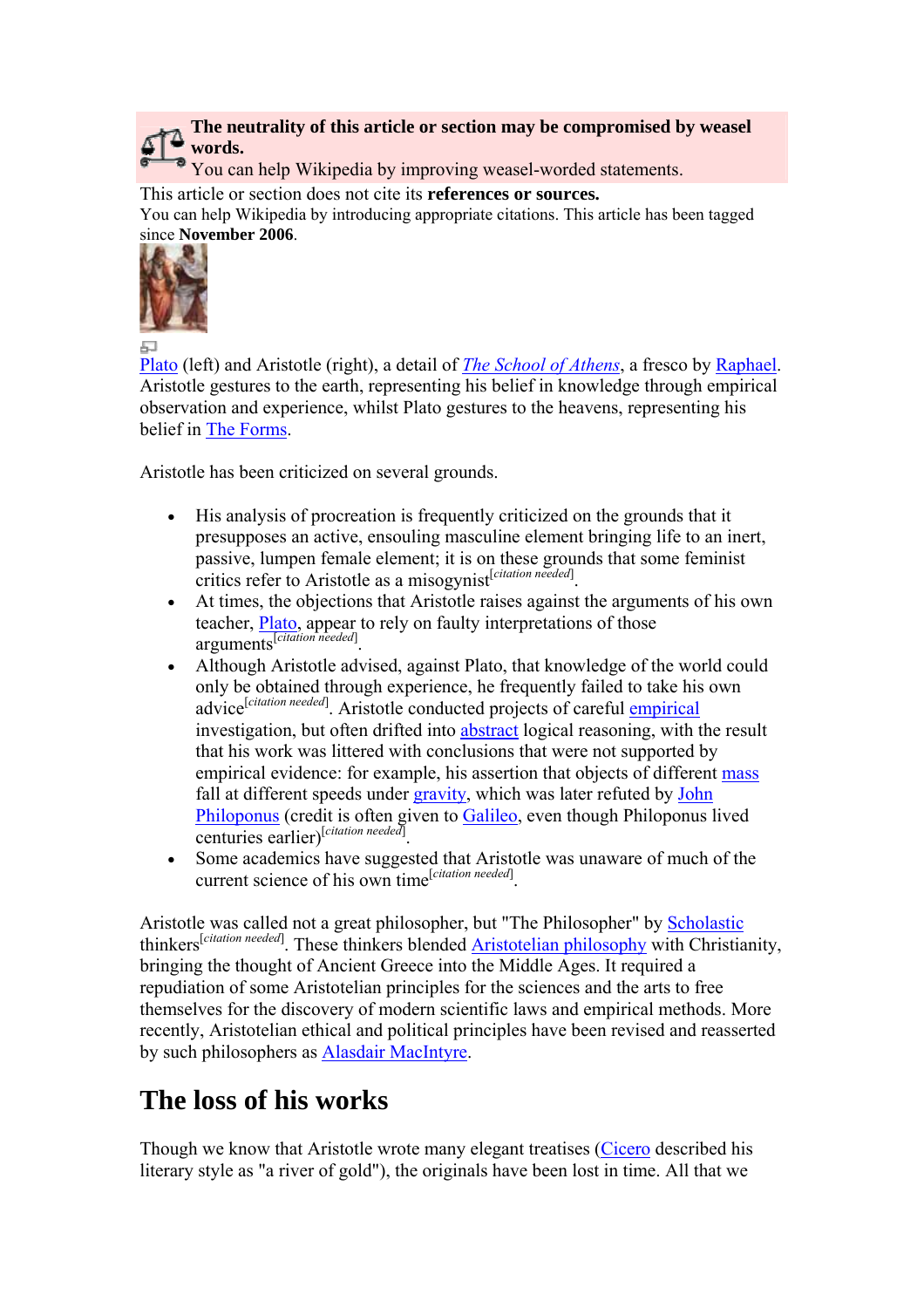have now are the literary notes of his pupils, which are often difficult to read (the *[Nicomachean Ethics](http://www.answers.com/topic/nicomachean-ethics)* is a good example). It is now believed that we have about one fifth of his original works.

Aristotle underestimated the importance of his written work for humanity. He thus never published his books, only his dialogues. The story of the original manuscripts of his treatises is described by [Strabo](http://www.answers.com/topic/strabo) in his Geography and [Plutarch](http://www.answers.com/topic/plutarch) in his "[Parallel](http://www.answers.com/topic/parallel-lives)  [Lives,](http://www.answers.com/topic/parallel-lives) Sulla": The manuscripts were left from Aristotle to [Theophrastus,](http://www.answers.com/topic/theophrastus) from Theophrastus to Neleus of Scepsis, from Neleus to his heirs. Their descendants sold them to [Apellicon of Teos](http://www.answers.com/topic/apellicon-of-teos). When [Lucius Cornelius Sulla](http://www.answers.com/topic/lucius-cornelius-sulla) occupied Athens in 86 BC, he carried off the library of Appellicon to [Rome](http://www.answers.com/topic/rome), where they were first published in 60 BC from the grammarian Tyrranion of Amisus and then by philosopher [Andronicus of](http://www.answers.com/topic/andronicus-of-rhodes)  [Rhodes](http://www.answers.com/topic/andronicus-of-rhodes).

# **Bibliography**

*Note: [Bekker numbers](http://www.answers.com/topic/bekker-numbers) are often used to uniquely identify passages of Aristotle. They are identified below where available.*

# **Major works**

The extant works of Aristotle are broken down according to the five categories in the *[Corpus Aristotelicum](http://www.answers.com/topic/corpus-aristotelicum)*. Not all of these works are considered genuine, but differ with respect to their connection to Aristotle, his associates and his views. Some, such as the *Athenaion Politeia* or the fragments of other *politeia* are regarded by most scholars as products of Aristotle's "school" and compiled under his direction or supervision. Other works, such *On Colours* may have been products of Aristotle's successors at the Lyceum, e.g., [Theophrastus](http://www.answers.com/topic/theophrastus) and [Straton](http://www.answers.com/topic/straton). Still others acquired Aristotle's name through similarities in doctrine or content, such as the *De Plantis,* possibly by [Nicolaus of Damascus](http://www.answers.com/topic/nicolaus-of-damascus). A final category, omitted here, includes medieval palmistries, [astrological](http://www.answers.com/topic/astrology) and [magical](http://www.answers.com/topic/magic) texts whose connection to Aristotle is purely fanciful and self-promotional. Those that are seriously disputed are marked with an asterisk.

## **Logical writings**

- [Organon](http://www.answers.com/topic/aristotelian-logic) (collected works on logic):
	- o (1a) [Categories](http://www.answers.com/topic/categories-aristotle) (or *Categoriae*)
	- o (16a) [On Interpretation](http://www.answers.com/topic/on-interpretation) (or *De Interpretatione*)
	- o (24a) [Prior Analytics](http://www.answers.com/topic/prior-analytics) (or *Analytica Priora*)
	- o (71a) [Posterior Analytics](http://www.answers.com/topic/posterior-analytics) (or *Analytica Posteriora*)
	- o (100b) [Topics](http://www.answers.com/topic/topics) (or *Topica*)
	- o (164a) [On Sophistical Refutations](http://www.answers.com/topic/on-sophistical-refutations) (or *De Sophisticis Elenchis*)

## **Physical and scientific writings**

- (184a) [Physics](http://www.answers.com/topic/physics-aristotle) (or *Physica*)
- (268a) [On the Heavens](http://www.answers.com/topic/on-the-heavens) (or *De Caelo*)
- (314a) [On Generation and Corruption](http://www.answers.com/topic/on-generation-and-corruption) (or *De Generatione et Corruptione*)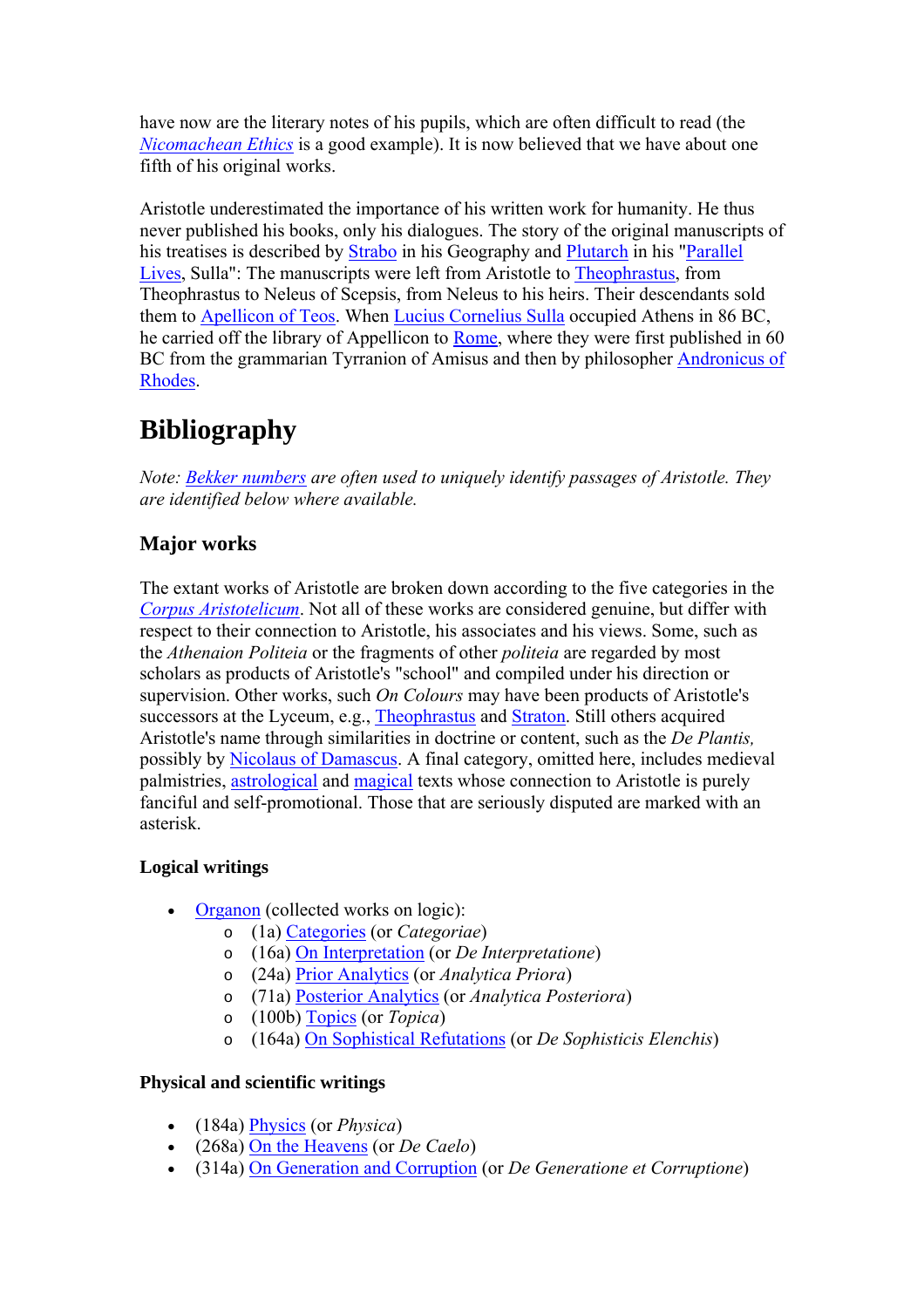- (338a) [Meteorology](http://www.answers.com/topic/meteorology-aristotle) (or *Meteorologica*)
- (391a) [On the Cosmos](http://www.answers.com/topic/on-the-cosmos) (or *De Mundo*, or *On the Universe*) \*
- (402a) [On the Soul](http://www.answers.com/topic/on-the-soul) (or *De Anima*)
- (436a) Little Physical Treatises (or *Parva Naturalia*):
	- o [On Sense and the Sensible](http://www.answers.com/topic/on-sense-and-the-sensible) (or *De Sensu et Sensibilibus*)
	- o [On Memory and Reminiscence](http://www.answers.com/topic/on-memory-and-reminiscence) (or *De Memoria et Reminiscentia*)
	- o [On Sleep and Sleeplessness](http://www.answers.com/topic/on-sleep-and-sleeplessness) (or *De Somno et Vigilia*)
	- o [On Dreams](http://www.answers.com/topic/on-dreams) (or *De Insomniis*) \*
	- o [On Prophesying by Dreams](http://www.answers.com/topic/on-prophesying-by-dreams) (or *De Divinatione per Somnum*)
	- o [On Longevity and Shortness of Life](http://www.answers.com/topic/on-longevity-and-shortness-of-life) (or *De Longitudine et Brevitate Vitae*)
	- o On Youth and Old Age (On Life and Death) (or *De Juventute et Senectute*, *De Vita et Morte*)
	- o On Breathing (or *De Respiratione*)
- (481a) On Breath (or *De Spiritu*) \*
- (486a) [History of Animals](http://www.answers.com/topic/history-of-animals) (or *Historia Animalium*, or *On the History of Animals*, or *Description of Animals*)
- (639a) [On the Parts of Animals](http://www.answers.com/topic/on-the-parts-of-animals) (or *De Partibus Animalium*)
- (698a) [On the Gait of Animals](http://www.answers.com/topic/on-the-gait-of-animals) (or *De Motu Animalium*, or *On the Movement of Animals*)
- (704a) On the Progression of Animals (or *De Incessu Animalium*)
- (715a) [On the Generation of Animals](http://www.answers.com/topic/generation-of-animals) (or *De Generatione Animalium*)
- (791a) On Colours (or *De Coloribus*) \*
- (800a) *De audibilibus*
- (805a) [Physiognomics](http://www.answers.com/topic/physiognomy) (or *Physiognomonica*) \*
- On Plants (or *De Plantis*) \*
- (830a) On Marvellous Things Heard (or *Mirabilibus Auscultationibus*, or *On Things Heard*) \*
- (847a) [Mechanical Problems](http://www.answers.com/topic/mechanical-problems) (or *Mechanica*) \*
- (859a) Problems (or *Problemata*) \*
- (968a) On Indivisible Lines (or *De Lineis Insecabilibus*) \*
- (973a) Situations and Names of Winds (or *Ventorum Situs*) \*
- (974a) On Melissus, Xenophanes and Gorgias (or *MXG*) \* The section On Xenophanes starts at 977a13, the section On Gorgias starts at 979a11.

### **Metaphysical writings**

• (980a) [Metaphysics](http://www.answers.com/topic/metaphysics-aristotle) (or *Metaphysica*)

### **Ethical writings**

- (1094a) [Nicomachean Ethics](http://www.answers.com/topic/nicomachean-ethics) (or *Ethica Nicomachea*, or *The Ethics*)
- (1181a) [Great Ethics](http://www.answers.com/topic/magna-moralia) (or *Magna Moralia*) \*
- (1214a) [Eudemian Ethics](http://www.answers.com/topic/eudemian-ethics) (or *Ethica Eudemia*)
- (1249a) Virtues and Vices (or *De Virtutibus et Vitiis Libellus*, *Libellus de virtutibus*) \*
- (1252a) [Politics](http://www.answers.com/topic/politics-aristotle) (or *Politica*)
- (1343a) Economics (or *Oeconomica*)

### **Aesthetic writings**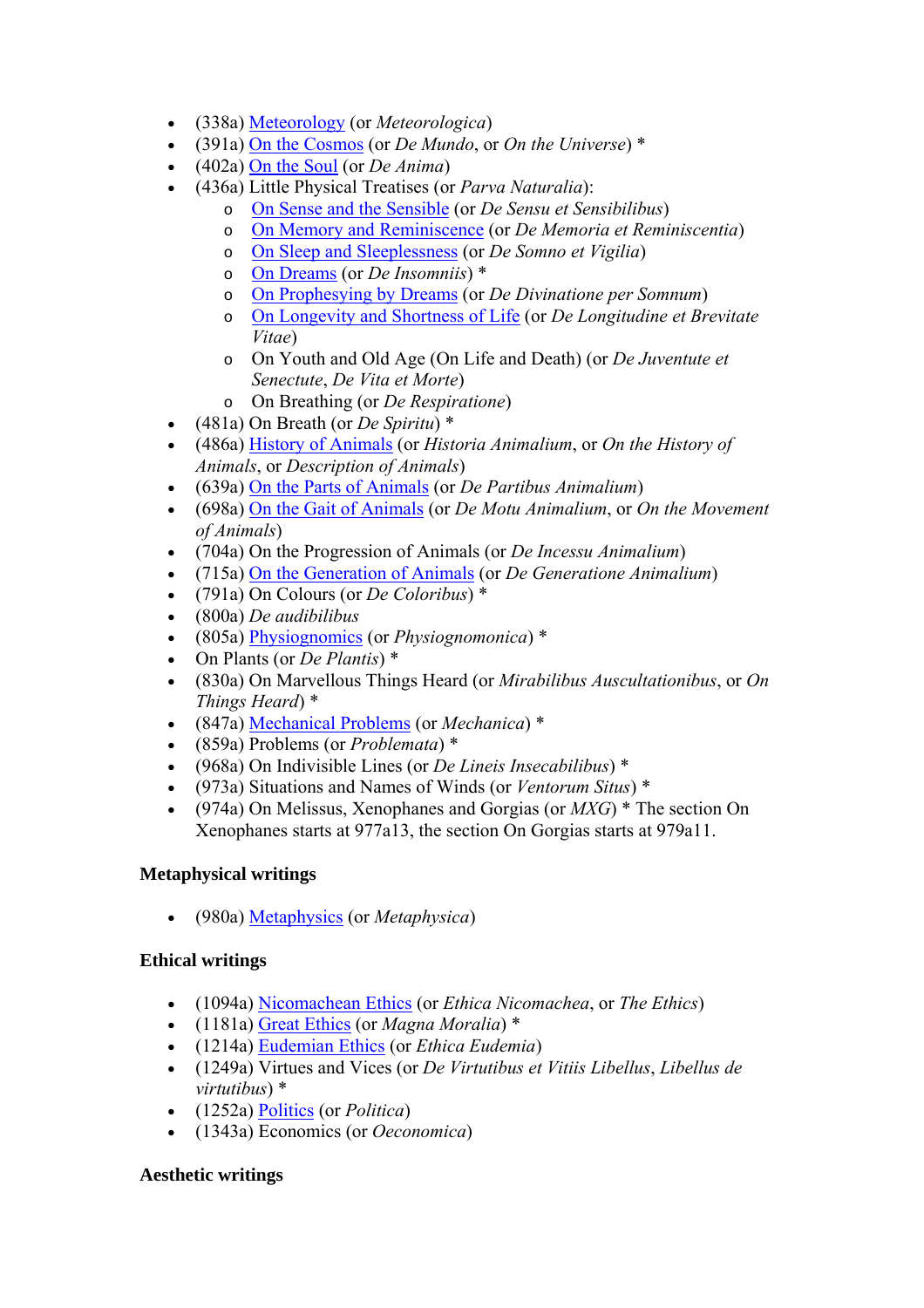- (1354a) [Rhetoric](http://www.answers.com/topic/rhetoric-aristotle) (or *Ars Rhetorica*, or *The Art of Rhetoric* or *Treatise on Rhetoric*)
- Rhetoric to Alexander (or *Rhetorica ad Alexandrum*) \*
- (1447a) [Poetics](http://www.answers.com/topic/poetics-aristotle) (or *Ars Poetica*)

# **A work outside the** *Corpus Aristotelicum*

• The [Constitution of the Athenians](http://www.answers.com/topic/constitution-of-athens) (or *Athenaion Politeia*, or *The Athenian Constitution*)

# **Specific editions**

- [Princeton University](http://www.answers.com/topic/princeton-university) Press: *The Complete Works of Aristotle: The Revised Oxford Translation* (2 Volume Set; Bollingen Series, Vol. LXXI, No. 2), edited by [Jonathan Barnes](http://www.answers.com/topic/jonathan-barnes) ISBN 0-691-09950-2 (The most complete recent translation of Aristotle's extant works)
- [Oxford University Press:](http://www.answers.com/topic/oxford-university-press) *Clarendon Aristotle Series*. [Scholarly edition](http://www.oup.com/us/catalog/general/series/ClarendonAristotleSeries/?view=usa)
- [Harvard University](http://www.answers.com/topic/harvard-university) Press: *[Loeb Classical Library](http://www.answers.com/topic/loeb-classical-library)* (hardbound; publishes in Greek, with English translations on facing pages)
- [Oxford Classical Texts](http://www.answers.com/topic/oxford-classical-texts) (hardbound; Greek only)

# **Named after Aristotle**

- [Aristoteles,](http://www.answers.com/topic/aristoteles) a crater on the [Moon.](http://www.answers.com/topic/moon)
- The Aristotle University of Thessaloniki
- [Aristotelous Square](http://www.answers.com/topic/aristotelous-square)
- Aristotle Lane in Oxford, England
- Aristotle Bar and Grill in Springfield, Illinois

#### **Academic Genealogy Notable teachers Notable students**  [Plato](http://www.answers.com/topic/plato-philosopher) [Alexander the Great](http://www.answers.com/topic/alexander-the-great) **[Harpalus](http://www.answers.com/topic/harpalus-1) [Hephaestion](http://www.answers.com/topic/hephaestion)** [Nicomachus](http://www.answers.com/topic/nicomachus) **[Theophrastus](http://www.answers.com/topic/theophrastus)**

# **Notes**

1. **^** <http://www.ummah.net/history/scholars/KINDI.html>

# **Further reading**

The secondary literature on Aristotle is vast. The following references are only a small selection.

• Ackrill J. L. 2001. Essays on Plato and Aristotle, Oxford University Press, USA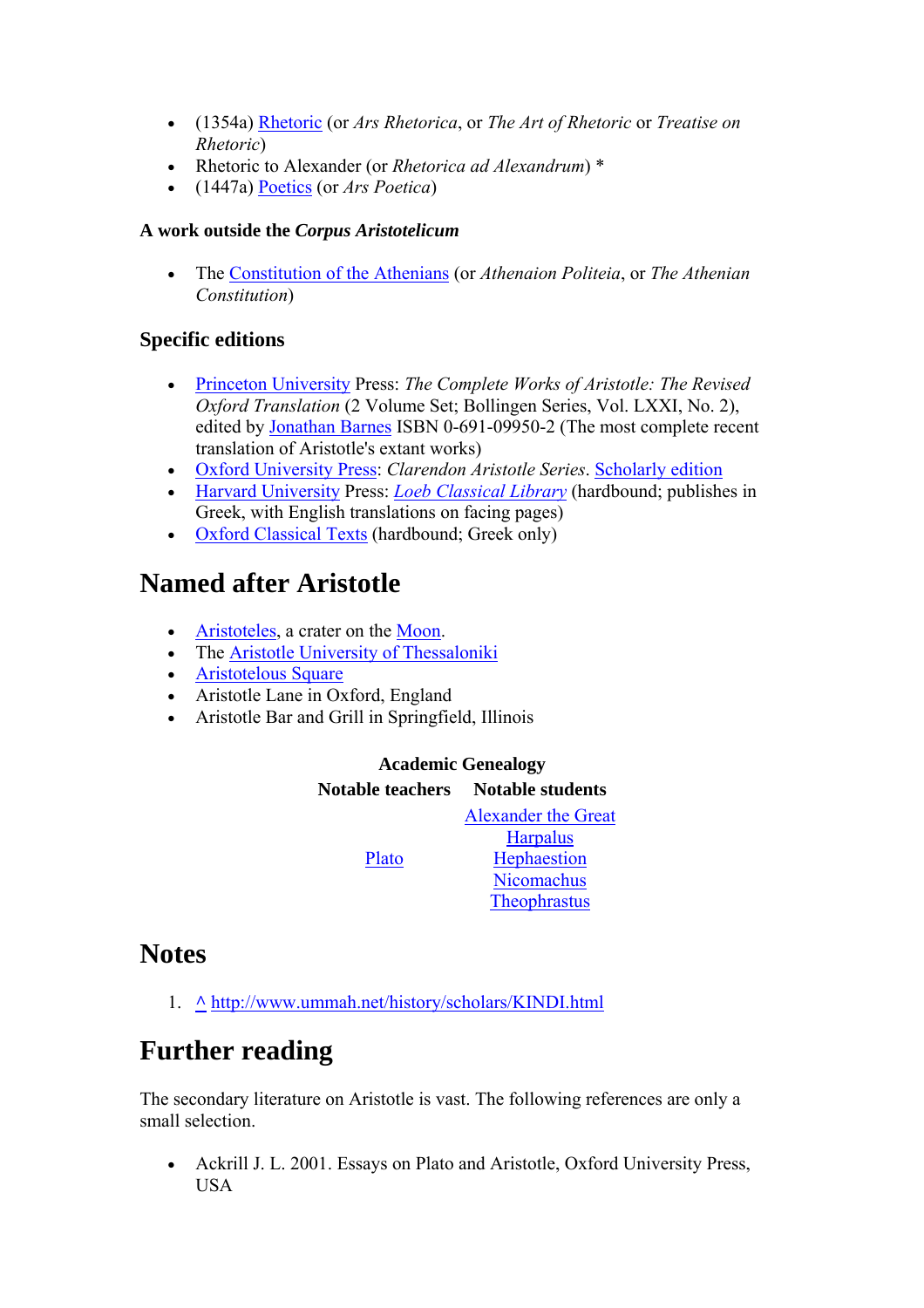- [Adler, Mortimer J.](http://www.answers.com/topic/mortimer-adler) (1978). *[Aristotle for Everybody](http://www.answers.com/topic/aristotle-for-everybody)*. New York: Macmillan. A popular exposition for the general reader.
- Bakalis Nikolaos. 2005. Handbook of Greek Philosophy: From Thales to the Stoics Analysis and Fragments, Trafford Publishing ISBN 1-4120-4843-5
- Barnes J. 1995. The Cambridge Companion to Aristotle, Cambridge University Press
- Bocheński, I. M. (1951). *Ancient Formal Logic*. Amsterdam: North-Holland Publishing Company.
- Bolotin, David (1998). *An Approach to Aristotle's Physics: With Particular Attention to the Role of His Manner of Writing.* Albany: SUNY Press. A contribution to our understanding of how to read Aristotle's scientific works.
- Burnyeat, M. F. et al. 1979. Notes on Book Zeta of Aristotle's Metaphysics. Oxford: Sub-faculty of Philosophy
- Chappell, V. 1973. Aristotle's Conception of Matter, Journal of Philosophy 70: 679-696
- Code, Alan. 1995. Potentiality in Aristotle's Science and Metaphysics, Pacific Philosophical Quarterly 76
- Frede, Michael. 1987. Essays in Ancient Philosophy. Minneapolis: University of Minnesota Press
- Gill, Mary Louise. 1989. Aristotle on Substance: The Paradox of Unity. Princeton: Princeton University Press
- Guthrie, W. K. C. (1981). *A History of Greek Philosophy, Vol. 6*. [Cambridge](http://www.answers.com/topic/cambridge-university-press)  [University Press](http://www.answers.com/topic/cambridge-university-press).
- Irwin, T. H. 1988. Aristotle's First Principles. Oxford: Clarendon Press
- [Jori, Alberto.](http://www.answers.com/topic/alberto-jori) 2003. *Aristotele*, Milano: Bruno Mondadori Editore (Prize 2003 of the "International Academy of the History of Science") ISBN 8842497371
- Knight, Kelvin. 2007. *Aristotelian Philosophy: Ethics and Politics from Aristotle to MacIntyre*, Polity Press.
- Lewis, Frank A. 1991. Substance and Predication in Aristotle. Cambridge: Cambridge University Press
- Loux, Michael J. 1991. Primary Ousia: An Essay on Aristotle's Metaphysics Ζ and Η. Ithaca, NY: Cornell University Press
- Melchert, Norman (2002). *The Great Conversation: A Historical Introduction to Philosophy*. [McGraw Hill.](http://www.answers.com/topic/mcgraw-hill) ISBN 0-19-517510-7.
- Owen, G. E. L. 1965c. The Platonism of Aristotle, Proceedings of the British Academy 50 125-150. Reprinted in J. Barnes, M. Schofield, and R. R. K. Sorabii (eds.), Articles on Aristotle, Vol 1. Science, London: Duckworth (1975). 14-34
- Pangle, Lorraine Smith (2003). *Aristotle and the Philosophy of Friendship*. Cambridge: Cambridge University Press. Aristotle's conception of the deepest human relationship viewed in the light of the history of philosophic thought on friendship.
- Reeve, C. D. C. 2000. Substantial Knowledge: Aristotle's Metaphysics. Indianapolis: Hackett.
- Rose, Lynn E. (1968). *Aristotle's Syllogistic*. Springfield: Charles C Thomas Publisher.
- Ross, Sir David (1995). *Aristotle*, 6<sup>th</sup> ed., London: Routledge. An classic overview by one of Aristotle's most prominent English translators, in print since 1923.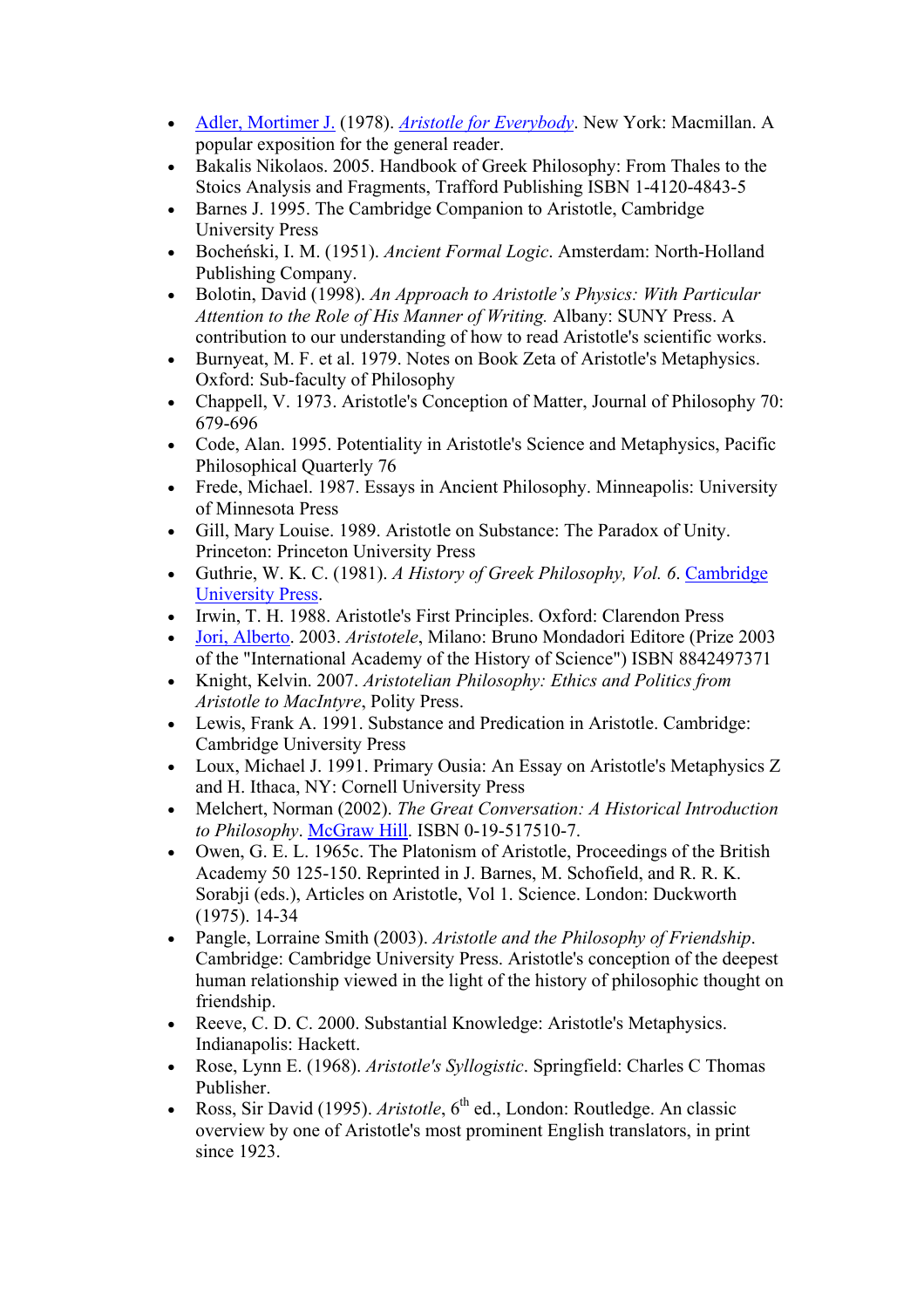- Scaltsas, T. 1994. Substances and Universals in Aristotle's Metaphysics. Ithaca: Cornell University Press.
- Strauss, Leo. "On Aristotle's *Politics*" (1964), in *The City and Man*, Chicago; Rand McNally.
- Taylor, Henry Osborn (1922). "[Chapter 3: Aristotle's Biology"](http://www.ancientlibrary.com/medicine/0051.html), *[Greek Biology](http://www.ancientlibrary.com/medicine/index.html)  [and Medicine](http://www.ancientlibrary.com/medicine/index.html)*.
- [Veatch, Henry B.](http://www.answers.com/topic/henry-babcock-veatch) (1974). *Aristotle: A Contemporary Appreciation*. Bloomington: Indiana U. Press. For the general reader.
- Woods, M. J. 1991b. "Universals and Particular Forms in Aristotle's Metaphysics." Oxford Studies in Ancient Philosophy supplement. 41-56

# **See also**

- [Aristotelianism](http://www.answers.com/topic/aristotelianism-3)
- [Aristotelian view of God](http://www.answers.com/topic/aristotelian-view-of-god)
- [Aristotelian theory of gravity](http://www.answers.com/topic/aristotelian-theory-of-gravity)
- [Philia](http://www.answers.com/topic/philia-1)
- Phronesis
- [Potentiality and actuality \(Aristotle\)](http://www.answers.com/topic/potentiality-and-actuality)

# **External links**

Find more information on **Aristotle** by searching Wikipedia's sister projects:

**Dictionary definitions [from Wiktionary](http://en.wiktionary.org/wiki/Special:Search/Aristotle)** [Textbooks](http://en.wiktionary.org/wiki/Special:Search/Aristotle) from Wikibooks Quotations from Wikiquote **N** [Source texts](http://en.wikibooks.org/wiki/Special:Search/Aristotle) from Wikisource Images and media [from Commons](http://en.wikiquote.org/wiki/Special:Search/Aristotle)  [News stories](http://en.wikiquote.org/wiki/Special:Search/Aristotle) from Wikinews **IIII** Learning resources from Wikiversity

- An extensive collection of Aristotle's philosophy and works, including lesser [known texts](http://www.non-contradiction.com/)
- [Works by Aristotle](http://www.gutenberg.org/author/Aristotle) at [Project Gutenberg](http://www.answers.com/topic/project-gutenberg)
- [Works by Aristotle](http://www.perseus.tufts.edu/cgi-bin/perscoll?.submit=Change&collection=Any&type=text&lang=Any&lookup=Aristotle) at [PP](http://www.answers.com/topic/perseus-project)
- [Stanford Encyclopedia of Philosophy:](http://www.answers.com/topic/stanford-encyclopedia-of-philosophy)
	- o "[Biology"](http://setis.library.usyd.edu.au/stanford/entries/aristotle-biology/) by James Lennox.
	- o "[Causality](http://setis.library.usyd.edu.au/stanford/entries/aristotle-causality/)" by Andrea Falcon.
	- o "[Ethics"](http://setis.library.usyd.edu.au/stanford/entries/aristotle-ethics/) by Richard Kraut.
	- o "[Logic"](http://setis.library.usyd.edu.au/stanford/entries/aristotle-logic/) by Robin Smith.
	- o "[Mathematics"](http://setis.library.usyd.edu.au/stanford/entries/aristotle-mathematics/) by Henry Mendell.
	- o "[Metaphysics"](http://setis.library.usyd.edu.au/stanford/entries/aristotle-metaphysics/) by S. Marc Cohen.
	- o "[Philosophy of Nature"](http://setis.library.usyd.edu.au/stanford/entries/aristotle-natphil/) Istvan Bodnar.
	- o "[Political Theory"](http://setis.library.usyd.edu.au/stanford/entries/aristotle-politics/) by Fred Miller.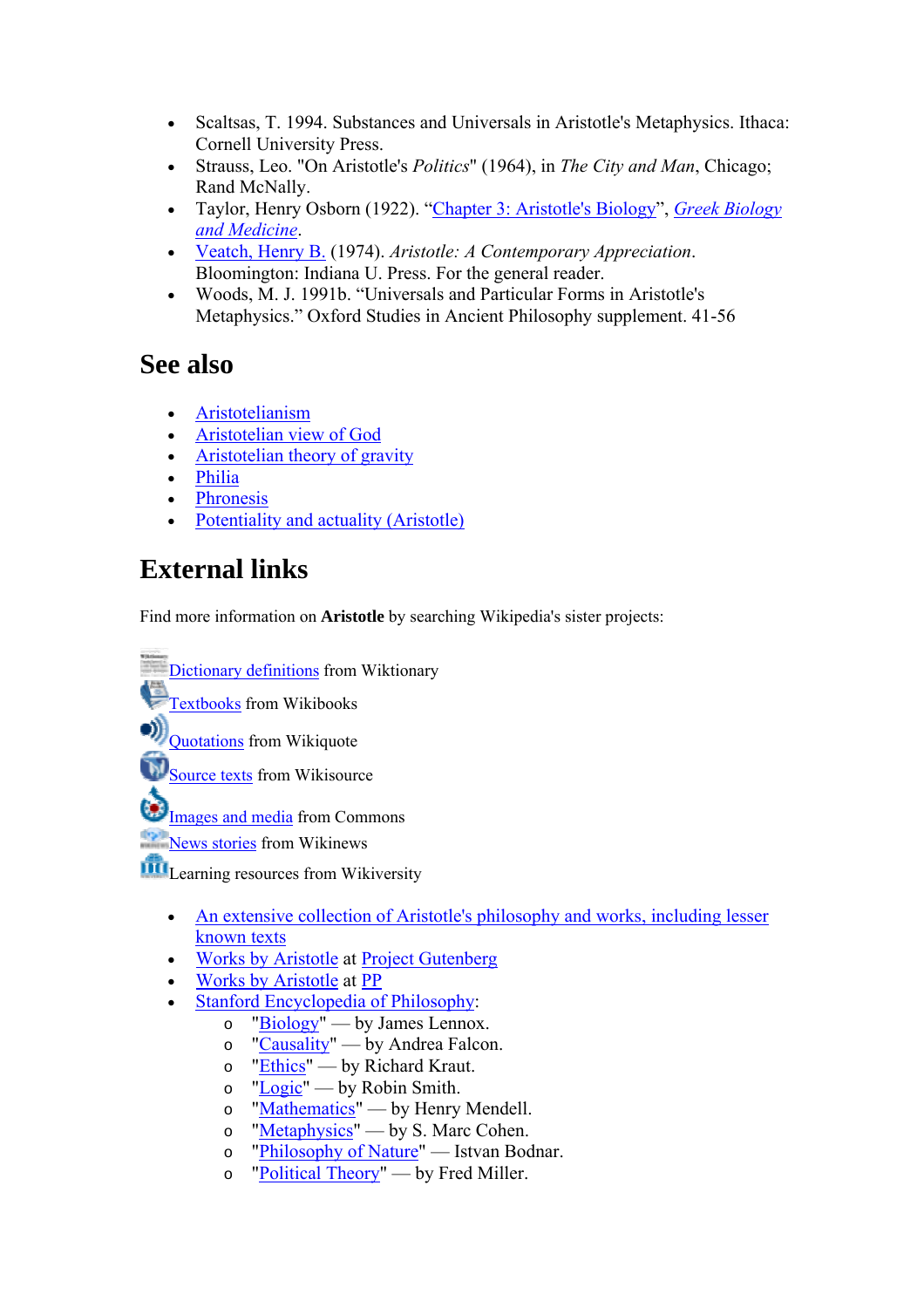- o "[Psychology"](http://setis.library.usyd.edu.au/stanford/entries/aristotle-psychology/) by Christopher Shields.
- o "[Rhetoric](http://setis.library.usyd.edu.au/stanford/entries/aristotle-rhetoric/)" by Cristof Rapp.
- Aristotle OnLine Resources & Anthology of his works
- [Catholic Encyclopedia:](http://www.answers.com/topic/catholic-encyclopedia) ["Aristotle](http://www.newadvent.org/cathen/01713a.htm)" by William Turner.
- Internet Encyclopedia of Philosophy: "[Aristotle"](http://www.utm.edu/research/iep/a/aristotl.htm).
- [Aristotle section at EpistemeLinks](http://www.epistemelinks.com/Main/Philosophers.aspx?PhilCode=Aris)
- [A brief biography and e-texts presented one chapter at a time](http://aristotle.thefreelibrary.com/)
- [Aristotle and Indian logic](http://uk.arxiv.org/abs/physics/0505172)
- [Large collection of Aristotle's texts, presented page by page](http://www.greektexts.com/library/Aristotle/index.html)
- Source of most of the Biography and Methodology sections, as well as more [overview](http://www.newadvent.org/cathen/01713a.htm)
- O'Connor, John J., and Edmund F. Robertson. ["Aristotle](http://www-history.mcs.st-andrews.ac.uk/Biographies/Aristotle.html)". *MacTutor History of Mathematics archive*.
- [Test : Are you Aristotelian? \(cf.](http://www.clown-enfant.com/leclown/eng/quizz2.htm) *Poetics*)
- Short Biography of Aristotle

|                               | <b>Philosophical topics</b>                                                                                                                                                                                                                                                                          |
|-------------------------------|------------------------------------------------------------------------------------------------------------------------------------------------------------------------------------------------------------------------------------------------------------------------------------------------------|
| <b>General</b>                | Portal · Category listings   Eastern philosophy · Western philosophy   History of philosophy: And                                                                                                                                                                                                    |
| <b>Lists</b>                  | Basic topics Topic list Philosophers Philosophies Glossary Movements Publications More                                                                                                                                                                                                               |
| <b>Branches</b>               | Aesthetics Ethics Epistemology Logic Metaphysics                                                                                                                                                                                                                                                     |
|                               | <b>Philosophy of Education Geography History Human nature Language Law Literature Mathematics Mine</b>                                                                                                                                                                                               |
| <b>Schools</b>                | Analytic philosophy · Aristotelianism · Continental Philosophy · Critical theory · Deconstructionism<br>materialism Dualism Empiricism Epicureanism Existentialism Hegelianism Hermeneutics<br>Language Phenomenology Platonism Positivism Postmodernism Poststructuralism Pragmati<br><b>Ethics</b> |
| <b>External</b><br>references | Primer · Internet Encyclopedia of Philosophy · Philosophical dictionary · Stanford Encyclopedia of                                                                                                                                                                                                   |

• *This article incorporates material from [Aristotle](http://planetmath.org/?op=getobj&from=objects&id=5840) on [PlanetMath,](http://www.answers.com/topic/planetmath) which is licensed under the GFDL.*

### **Persondata**

| <b>NAME</b>                           | Aristotle         |
|---------------------------------------|-------------------|
| ALTERNATIVE NAMES Άριστοτέλης (Greek) |                   |
| <b>SHORT DESCRIPTION</b>              | Greek philosopher |
| <b>DATE OF BIRTH</b>                  | 384 BC            |
| <b>PLACE OF BIRTH</b>                 | <b>Stageira</b>   |
| <b>DATE OF DEATH</b>                  | March 7, 322 BC   |
| PLACE OF DEATH                        | Chalcis           |

This entry is from Wikipedia, the leading user-contributed encyclopedia. It may not have been reviewed by professional editors (see [full disclaimer\)](http://www.answers.com/main/Record2?a=NR&url=http%3a%2f%2fen.wikipedia.org%2fwiki%2fWikipedia%3aGeneral_disclaimer)